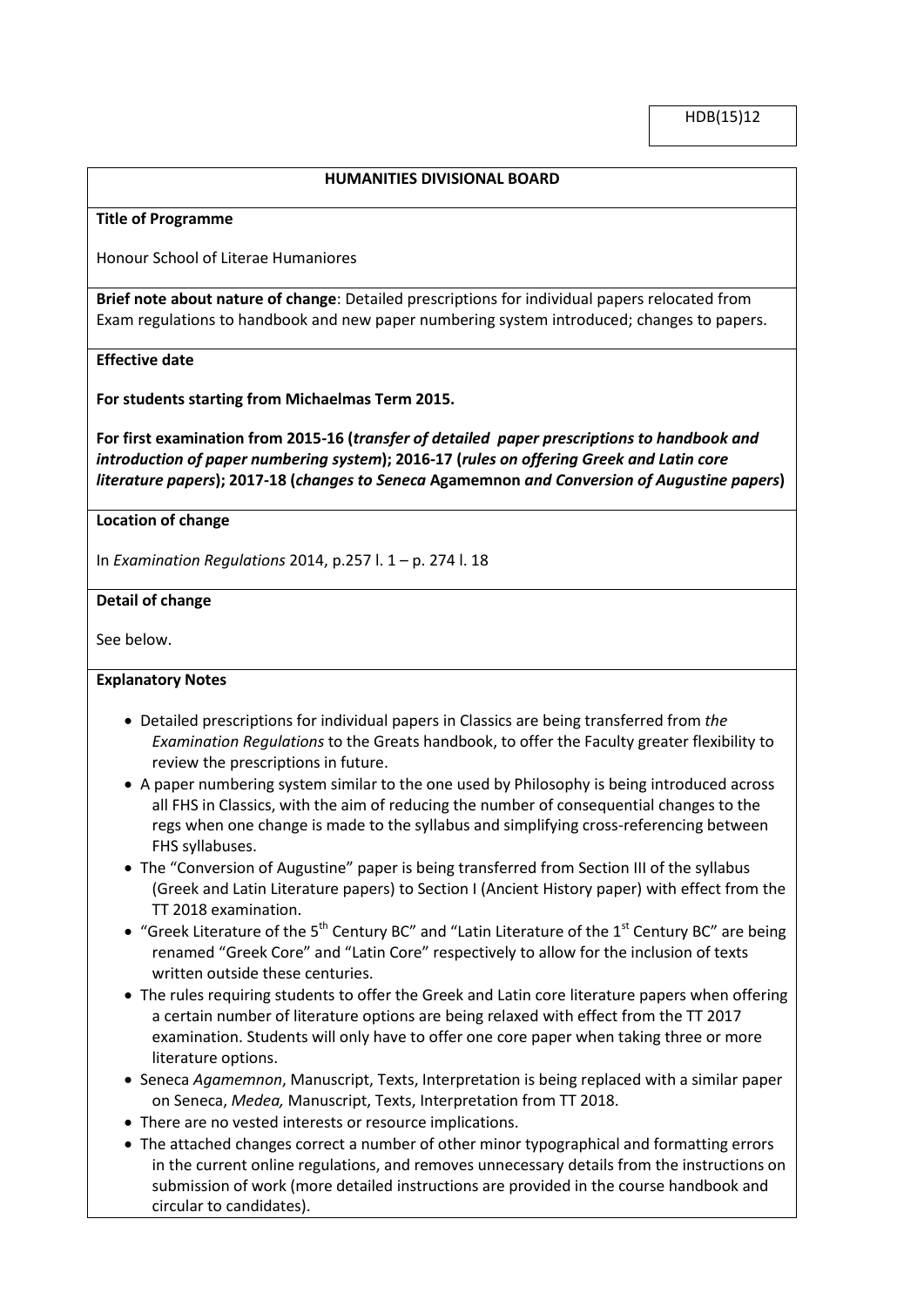### **Honour School of Literae Humaniores**

**A**

1. The Branches of the Honour School of Literae Humaniores shall be (I) Greek and Roman History, (II) Philosophy, (III) Greek and Latin Literature, (IV) Greek and Roman Archaeology, (V) Philology and Linguistics, (VI) Second Classical Language.

2. Each candidate must offer at least two of Branches (I)-(V).

3. No candidate shall be admitted to the examination in this school unless he or she has either passed or been exempted from the First Public Examination.

4. The examination in this school shall be under the joint supervision of the Boards of the Faculties of Classics and Philosophy, which shall appoint a joint standing committee to make regulations concerning it and review its operation, subject always to the preceding clauses of this subsection.

**B**

1. Candidates shall take either Course I or Course II. Persons who have satisfied the Moderators in Course IA, IB, or IC of Honour Moderations in Classics or of the Preliminary Examination in Classics may not enter for the Honour School of Literae Humaniores Course II without permission from the Board of the Faculty of Classics after consultation where appropriate with the Board of the Faculty of Philosophy. Such permission, which will be given only for special reasons, must be sought as early as possible, and in no case later than noon on the Friday of the first week of Michaelmas Term before the examination, by writing to the Chair of the Board of the Faculty of Classics, c/o 66 St Giles'. Applications must be accompanied by a letter of support from the applicant's society. 2. Candidates must offer eight subjects (and any associated papers of translation), which may include: up to five subjects in Greek and Roman History; up to five subjects in Philosophy; up to five subjects in Greek and Latin Literature; up to two subjects (or up to three, if one is a thesis [IV.6699]) in Greek and Roman Archaeology; up to two subjects (or up to three, if one is a thesis [ $\overline{\mathsf{V}}$ , 5598]) in Philology and Linguistics; two subjects in Second Classical Language; except that (i) candidates in Course I may not offer Second Classical Language and (ii) candidates in Course II who offer Second Classical Language may not offer more than four subjects in any one of Greek and Roman History, Philosophy, and Greek and Latin Literature. The combinations of subjects permitted are set out in I-VI below. Candidates may offer a thesis as one of their subjects, with the proviso that those offering a thesis in Philosophy must offer at least three other subjects in Philosophy. No candidate may offer more than one thesis, except that a Special Thesis may be offered in addition to one other thesis.

3. All candidates must offer at least four text-based subjects, except that candidates in Course II who offer Second Classical Language must offer at least three text-based subjects. All candidates in Course I must offer at least one text-based subject in each of (1) Greek and (2) Latin. Some subjects (HH. 3503, 504HH. 4, HH. 7507) may count as text-based subjects in either Greek or Latin. The text-based subjects are as follows:

(1) in Greek

130: Plato, *Republic* 131: Plato, *Theaetetus* and *Sophist* 132: Aristotle, *Nicomachean Ethics* 133: Aristotle, *Physics* 134: Sextus Empiricus **I.** 1401: Greek History 1 I. 2402: Greek History 2 I. 3403: Greek History 3 I. 4404: Roman History 4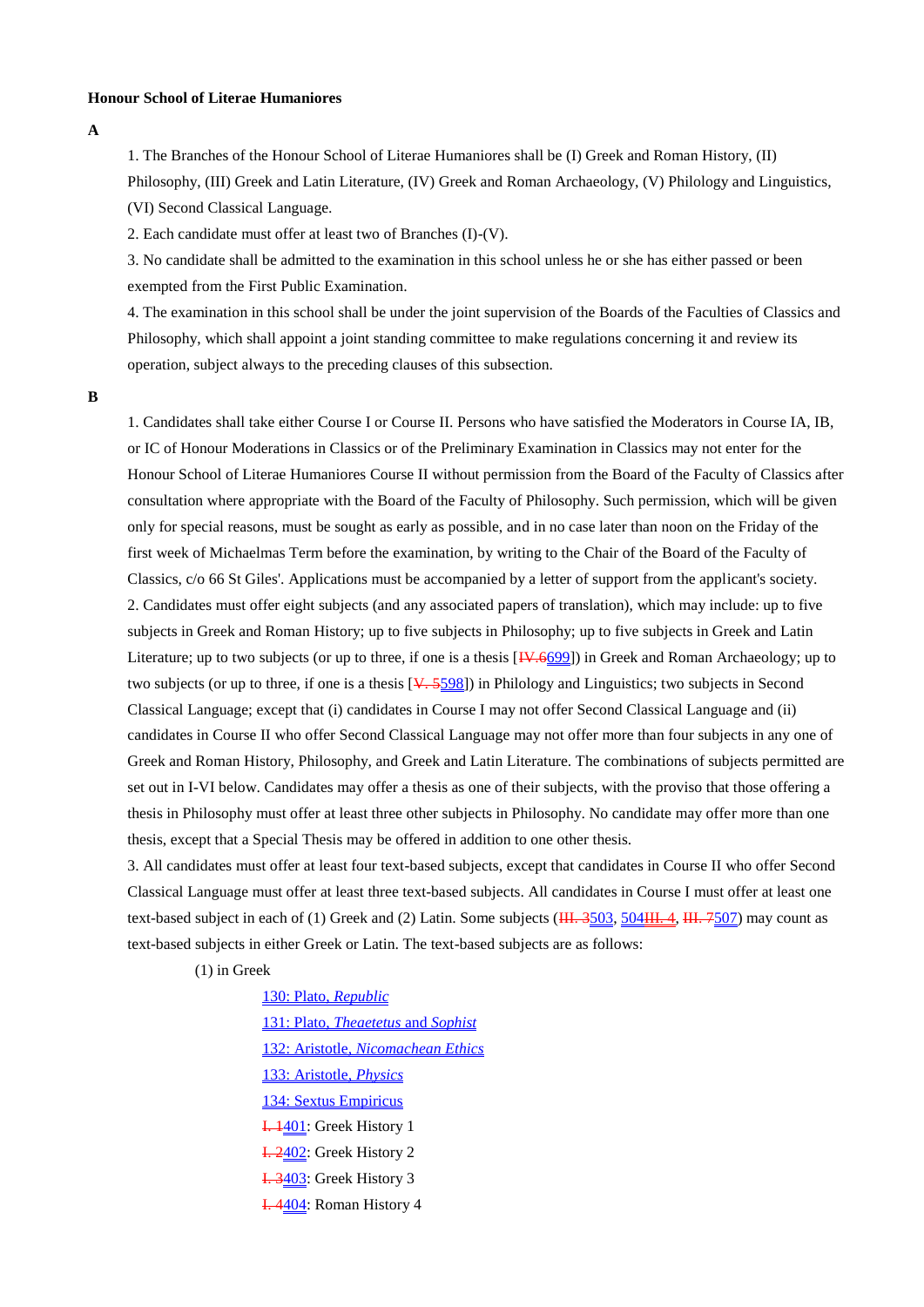II. 130: Plato, Republic

II. 131: Plato, Theaetetus and Sophist

II. 132: Aristotle, Nicomachean Ethics

II. 133: Aristotle, Physics

II. 134: Sextus Empiricus

III. 1501: Greek Literature of the 5th Century beCore-, if offered in version (a)

III. 3503: Historiography, if offered in version (a) or (b)

III. 4504: Lyric Poetry, if offered in version (a) or (b)

III. 5505: Early Greek Hexameter Poetry

III. 6506: Greek Tragedy

III. 7507: Comedy, if offered in version (a) or (b)

III. 8508: Hellenistic Poetry

III. 13513: Euripides, *Orestes*

III.15(b)517: Byzantine Literature

HI.15(e)518: Modern Greek Poetry

V. 1551: Greek Historical Linguistics

### (2) in Latin

135: Latin Philosophy

I. 5405: Roman History 5

I. 6406: Roman History 6

[**From 1 October 2017** 414: The Conversion of Augustine]

II. 135: Latin Philosophy

III. 2502: Latin Literature of the 1st Century beCore-, if offered in version (a)

III. 3503: Historiography, if offered in version (a) or (c)

III. 4504: Lyric Poetry, if offered in version (a) or (c)

III. 7507: Comedy, if offered in version (a) or (c)

**III. 9509**: Cicero

H. 10510: Ovid

HI. 11511: Latin Didactic

**III. 12512: Neronian Literature** 

[**Until 1 October 2017** 514III. 14(a): Seneca, *Agamemnon*]

[**From 1 October 2017** 524: Seneca, *Medea*]

515<del>III. 14(b)</del>: Catullus

[**Until 1 October 2017** 516<del>III. 15(a)</del>: The Conversion of Augustine]

V. 2552: Latin Historical Linguistics

4. In the assignment of honours all eight subjects offered by a candidate shall count equally. In assessing a candidate's performance in a subject, the examiners shall have regard to performance in any associated translation papers.

5. In addition to their eight subjects candidates may also offer, but are not required to offer, a Special Thesis in accordance with VII below.

6. Any candidate whose native language is not English may bring a bilingual (native language to English) dictionary for use in any examination paper where candidates are required to translate Ancient Greek and/or Latin texts into English.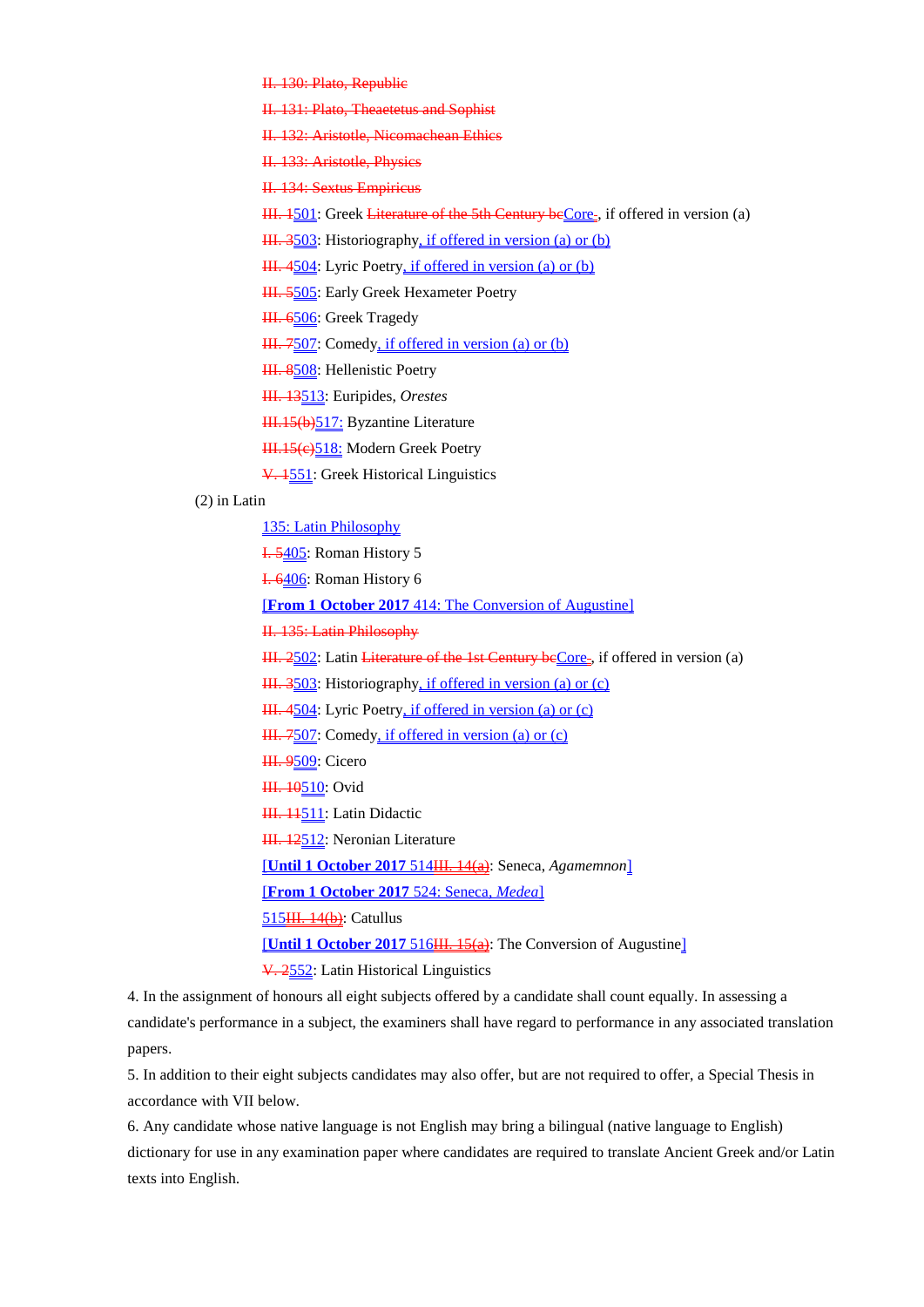7. For each subject in I, III, IV, V and VI below, a detailed specification and (where applicable) prescribed texts will be given in the Greats Handbook applicable to the relevant year of examination. The handbook will be published no later than Monday of Week 5 of Hilary Term two years preceding the examination.

#### **I.** *Greek and Roman History*

Familiarity with the epigraphical material and awareness of the geography, topography, and physical and visual environment of the relevant parts of the ancient world during the periods under study are required.

Candidates may offer up to five subjects (or up to four if they are offering Second Classical Language in Course II). If they offer more than one subject, at least one must be taken from A below; if they offer more than three subjects, at least two must be taken from A; if they offer five subjects, at least three must be taken from A.

One three-hour paper will be set on each subject except 499. For all of the period subjects which they offer under A as text-based (401-6), candidates will be required to sit an associated paper (one-and-a-half hours) comprising translation from the prescribed texts.

Subjects from A must be taken with the associated translation papers from D below.

A. GREEK AND ROMAN HISTORY PERIODS

In Course I all period subjects must be offered as text-based. Course II candidates who are taking period subjects must offer at least one as text-based, and may not offer more than one as non-text-based. Course IIA candidates taking periods

I.5 and I.6Roman History 5 and 6 must offer them as text-based papers; Course IIB candidates taking periods I.1-

I.4Greek History 1-3 and Roman History 4 must offer them as text-based papers. Course II candidates may not offer more than one period paper as non-text-based.

Greek History 1 (401 text-based; 421 non text-based): *The Early Greek World and Herodotus' Histories: 650 to 479 BC*

For those offering this period as a text-based subject, passages for compulsory comment and translation will be set from Herodotus I. 141-77, III. 39-60, V. 28-VI end; Aristotle, Athenaion Politeia i-xxiv.

Greek History 2 (402 text-based; 422 non text-based):I.2. *Thucydides and the Greek World: 479 to 403 BC*

For those offering this period as a text-based subject, passages for compulsory comment and translation will be set from:

Thucydides, Histories : Book I. 89-II. 54; book III. 20-85; book VIII. 45-98.

Xenophon, Hellenica : book II. 2-4.

I.3.Greek History 3 (403 text-based; 423 non text-based): *The End of the Peloponnesian War to the Death of Philip II of Macedon: 403 to 336 BC*

For those offering this period as a text-based subject, passages for compulsory comment and translation will be set from:

Xenophon, Hellenica, Books III and V

Xenophon, Constitution of the Spartans

Plutarch, Life of Pelopidas

Demosthenes, Philippic I, On the Peace, Philippic III .

Roman History 4 (404 text-based; 424 non text-based):I.4. *Polybius, Rome and the Mediterranean: 241-146 BC* For those offering this period as a text-based subject, passages for compulsory comment and translation will be set from the following sections of Polybius: I. 1-4, 62-65; II. 1-13, 21-4; III. 1-34; V. 101-10; VI. 3-18; VII. 9; XI. 4-6;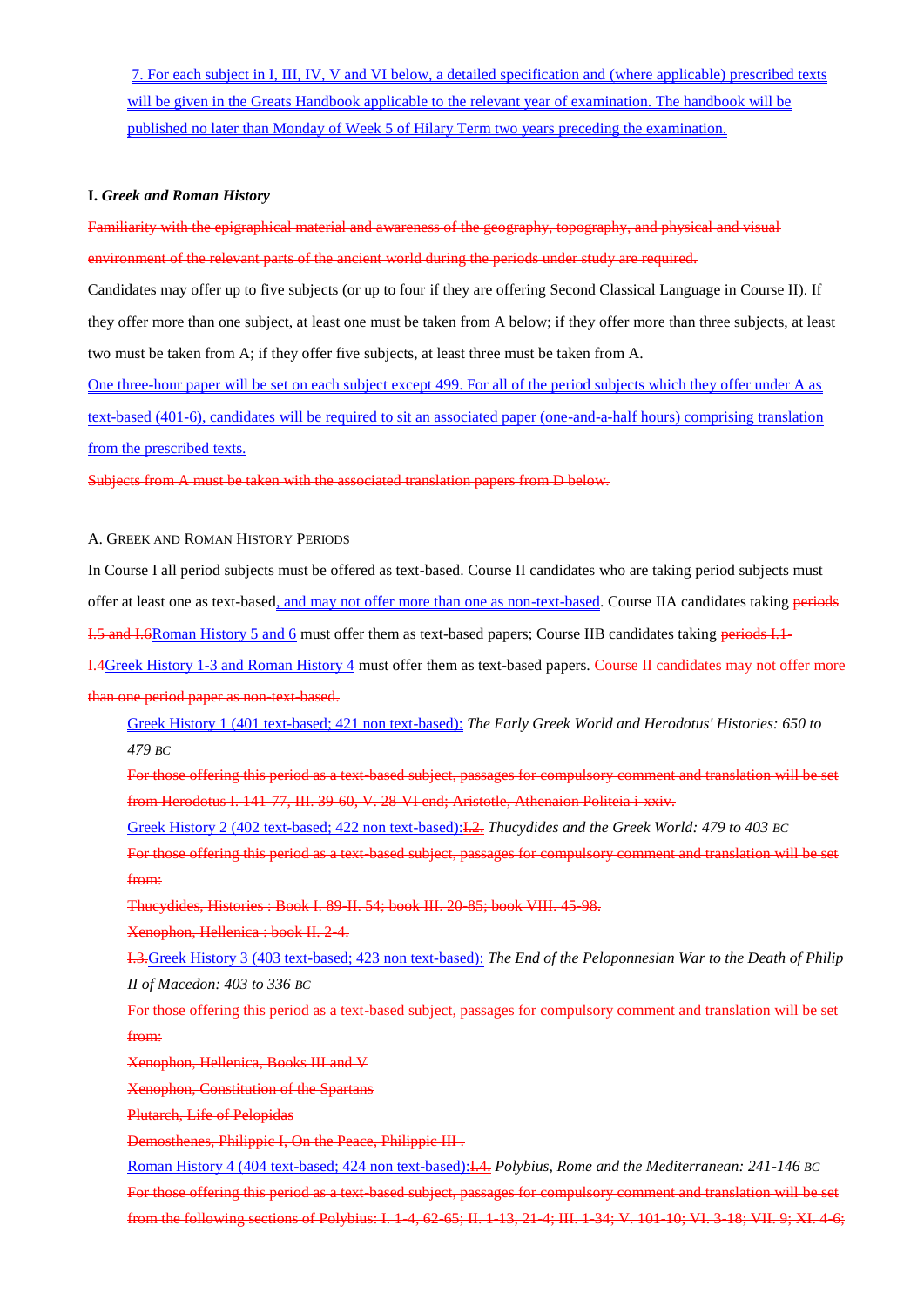XVI. 24-35; XVIII. 1-12; 34-52; XXI. 29-32, 41-6; XXIII. 1-5, 9, 17; XXIV. 8-13; XXX. 1-5, 30-1; XXXI. 21-30; XXXVI. 1-6, 9, 17; XXXVIII. 1-18.

I.5.Roman History 5 (405 text-based; 425 non text-based): *Republic in Crisis: 146-46 BC*

For those offering this period as a text-based subject, passages for compulsory comment and translation will be from:

Sallust, Histories the following fragments:

1.55 = 1.48 McG (Speech of Lepidus)

 $1.77 = 1.67$  McG (Speech of Philippus)

 $2.47 = 2.44$  MeG (Speech of Cotta)

 $2.98 = 2.82$  McG (Letter of Pompey)

3.48 = 3.34 McG (Speech of Macer)

4.69 = 4.67 McG (Letter of Mithridates)

(first number that in the OCT, second that in the translation and commentary of P.

McGushin (Oxford 1992 and 1994))

Cicero, Verrines I, De imperio Cn. Pompei

Cicero, Letters: Ad fam. I. 2, 9; V. 7; VI. 6; VII. 5; VIII. 1, 4, 8, 13, 14; XIII. 9; XV. 2

Ad Att . I. 1, 13, 14, 19; II. 16, 18, 19, 24; IV. 1, 3, 5; V. 16; VI. 2; VII. 5, 7, 10, 11; VIII. 3, 11, 12D, 13; IX. 6A,

9, 10, 11A; X. 8; XI. 6; XII. 2 Ad Qu. f. I. 2; II. 3, 4; III. 6.

I.6.Roman History 6 (406 text-based; 426 non text-based): *Rome, Italy and Empire from Caesar to Claudius: 46 BC to AD 54*

For those offering this period as a text-based subject, passages for compulsory comment and translation will be set from:

Res Gestae Divi Augusti ed. P. A. Brunt and J. M. Moore (1967)

Suetonius Life of Augustus

Tacitus Annals I, XI-XII

B. GREEK AND ROMAN HISTORY TOPICS

*Note:* It cannot be guaranteed that university lectures or classes or college teaching will be available in all subjects in this section in every academic year. Candidates are advised to consult their tutors about the availability of

teaching when selecting their subjects.

I.7 Athenian Democracy in the Classical Age

Candidates will be required to study the social, administrative, and constitutional developments in Athens from 462 bc to 321 bc , and will only be required to show such knowledge of external affairs as is necessary for an understanding of Athenian democracy. The following texts are prescribed for study in translation; although compulsory passages for comment will not be set, candidates will be expected to show knowledge of these texts in their answers.

Aristotle, Constitution of Athens (tr. P. J. Rhodes, Penguin Classics),

Herodotus III.80-82 (Loeb),

Thucydides I.31-44, 66-79, 140-5; II.35-65; III.35-50, 82-3; V.43-6; VI.8-29; VIII.47-97 (tr. M. Hammond, OUP: Oxford World's Classics, 2009),

Xenophon, Hellenica I.6 and 7; II.3 and 4 (Loeb),

Memorabilia I.1 and 2; III.6 (Loeb),

Revenues (Loeb),

[Xenophon], Constitution of Athens (Loeb),

Andocides I (Loeb, Attic Minor Orators I),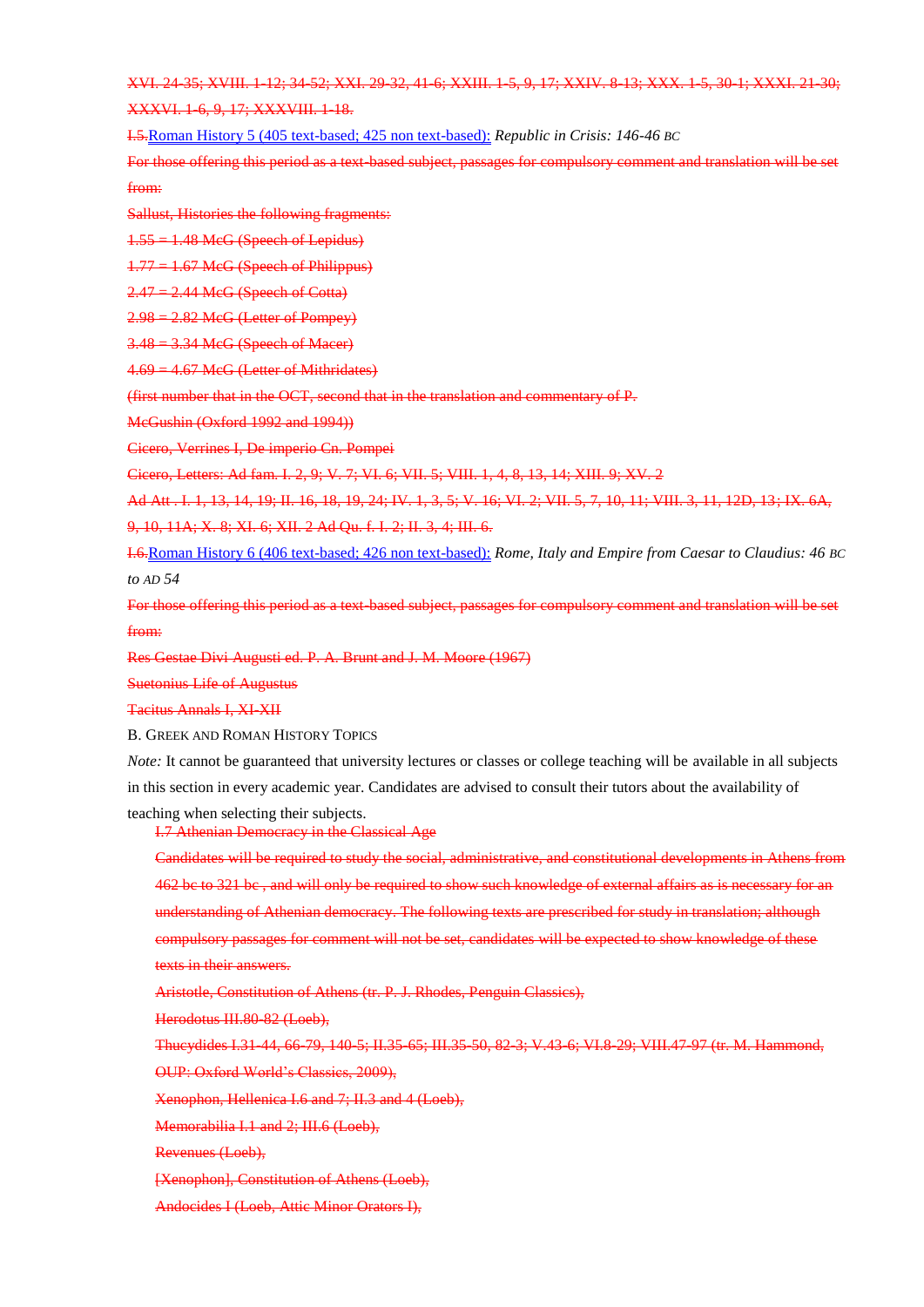Lysias XXII, XXV (Loeb),

Aeschines II (Loeb),

Demosthenes VI, XIX, LIX (Loeb),

Aristophanes, Wasps, Clouds, Ecclesiazusae, Acharnians 1-173, Thesmophoriazusae 295-530 (Penguin Classics),

Plato, Apology, Gorgias, Protagoras 309-28 (Penguin Classics),

Aeschylus, Eumenides ; Sophocles, Antigone ; Euripides, Supplices (The Complete Greek Tragedies, ed. R. Lattimore, D. Grene, Chicago 1958-9),

C. W. Fornara, Translated Documents of Greece and Rome 1: Archaic Times to the End of the Peloponnesian War (Cambridge, 1983) nos. 15, 68, 75, 97, 100, 103, 106, 114, 119, 120, 128, 134, 140, 147, 155, 160, 166, P. Harding, Translated Documents of Greece and Rome 2: From the End of the Peloponnesian War to the Battle of Ipsus (Cambridge, 1985) nos. 3, 5, 9, 45, 47, 54, 55, 56, 66, 78, 82, 101, 108, 111, 121.

Optional passages for comment will be set from these texts in translation.

Opportunity will be given to show knowledge of the archaeology of Classical Athens.

I.8 Alexander the Great and his Early Successors (336 bc -302 bc )

The following texts are prescribed for study in translation; although compulsory passages for comment will not be set, candidates will be expected to show knowledge of these texts in their answers.

Arrian, Anabasis (Loeb, Brunt),

[Demosthenes] XVII (Loeb),

Diodorus Siculus, XVI.89, 91-5; XVII.5-7, 16-21, 32, 47-8, 62-3, 69-73, 76-7, 93-5, 100-1, 108-11, 113-15, 117-18; XVIII, the whole; XIX.12-64, 66-8, 77-100, 105; XX.19-21, 27-8, 37, 45-53, 81-99, 100-3, 106-13 (Loeb), Plutarch, Lives of Alexander, Eumenes and Demetrios 1-27 (Loeb), the inscriptions translated in a dossier available on WebLearn and the texts in P. Harding, Translated Documents of Greece and Rome 2: From the End of the Peloponnesian War to the Battle of Ipsus (Cambridge, 1989) Nos. 123, 125, 126, 128, 129, 132, 133, 136, 138.

Optional passages for comment will be set from these texts in translation and from Arrian, Anabasis VII (Loeb, Brunt) in Greek only.

I.9 The Hellenistic World: Societies and Cultures, c.300-100 bc

Candidates will be required to study the history, culture, and society of the Hellenistic world, based on the detailed and integrated case study of primary evidence—literary, epigraphical, archaeological. A knowledge of political history is expected, but the main focus is on social and cultural history. Close familiarity with the epigraphical material and awareness of the geography, topography, and physical and visual environment of the Hellenistic world are required. The following texts are prescribed for study in translation. Compulsory passages for comment will not be set, but candidates will be expected to show knowledge of these texts in their answers:

Plutarch, Demetrios, Philopoimen, Agis-Kleomenes ; Polybius, 4-5; 21.18 to end; 22.3-14; 23.1-4; 29-30 all frgs; 31.1-15; Appian, Syriaca, Mithridatica ; Theokritos, 2, 14, 15, 17; Callimachus, Hymn to Delos ; Herodas, Mimiamboi 1 and 4.

Special attention will be given to the following cities, sites and monuments:

Ai Khanum, Alexandria, Athens, Delos, Pella, Pergamon, Priene.

I.10 Cicero: Politics and Thought in the Late Republic

The following texts are prescribed for study in translation; although compulsory passages for comment will not be set, candidates will be expected to show knowledge of these texts in their answers.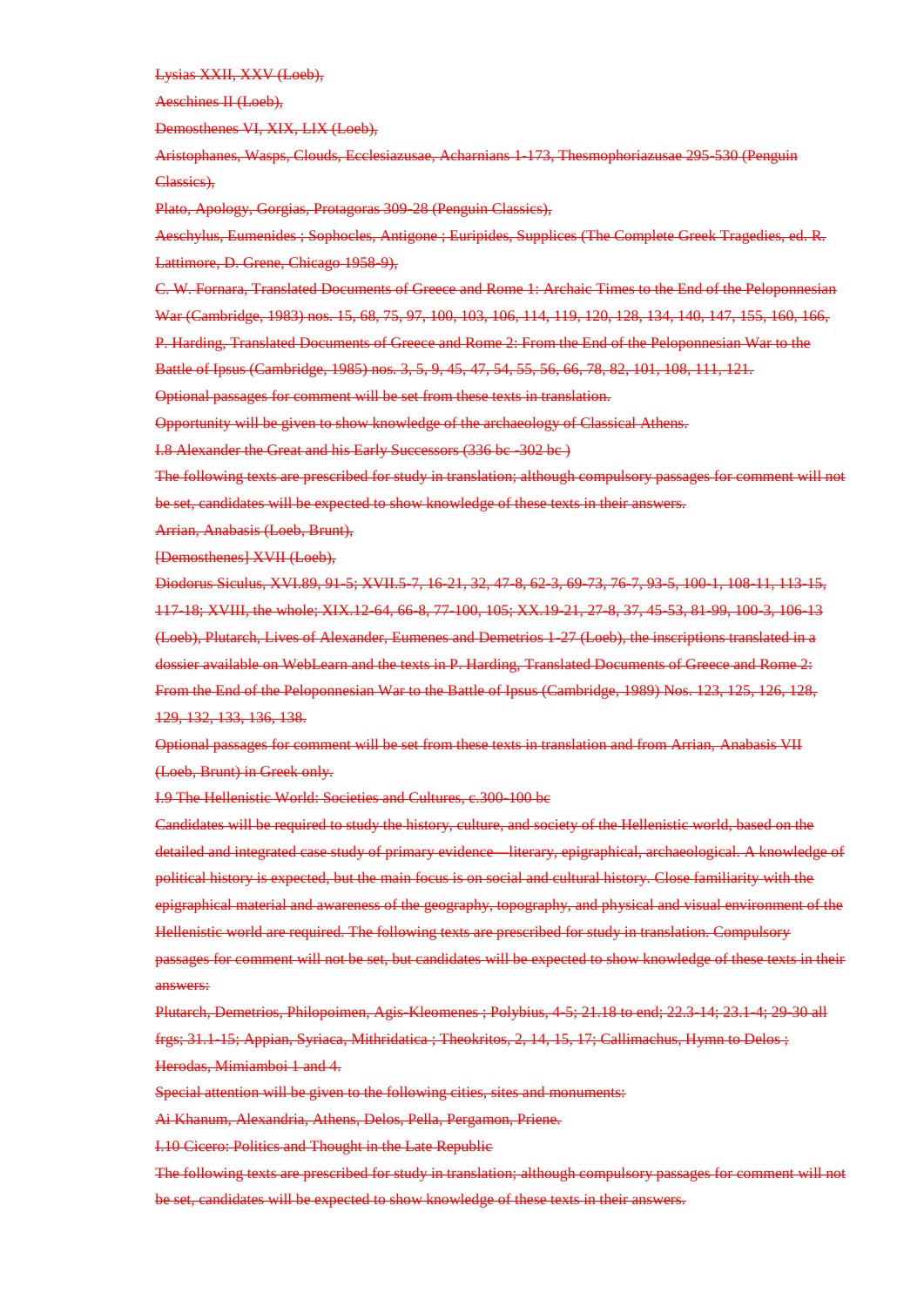Sallust, Catilina (Loeb),

Cicero, In Verrem (Actio I) (Loeb),

De Imperio Cn. Pompei (Loeb),

Pro Sestio 97-137 (Loeb),

In M. Antonium Philippica XI (Loeb),

Pro Murena (Loeb),

In Catilinam IV (Loeb),

Epistulae ad Atticum I.1, 2, 13, 14, 16, 17, 19; II.1, 3, 16, 18; IV.1, 3, 5; V.16 and 21; VI.1 and 2; VII.7, 9, 11; VIII.3 and 11; IX. 6A, 10, 11A, 18; X.8 (incl. A and B); XI.6; XII.21 and 40; XIII.19 and 52; XIV.1, 12, 13, 13A and B; XV.1A and 11; XVI.7, 8 and 11 (Loeb),

Epistulae ad Familiares I.1, 8, 9; II.12; III.6 and 7; IV.4, 5; V.1, 2, 7, 12; VI.6; VII.3, 5, 30; VIII.1, 5, 6, 8, 13,

14, 16; IX.16 and 17; X.24 and 28; XI.3, 20, 27, 28; XII.3 and 5; XIII.1, and 9; XIV.4; XV.1, 4, 5, 6, 16, 19; XVI.12 (Loeb),

Epistulae ad Quintum fratrem II.3, 15; III.5 and 6 (Loeb),

Epistulae ad M. Brutum 17, 25 (Loeb),

Brutus 301-33 (Loeb),

De Oratore I.137-59, 185-203; II.30-8 (Loeb),

Orator 113-20, 140-6 (Loeb),

De Re Publica I.1-18, 58-71 (Loeb),

De Legibus II.1-33; III. 1-49 (Loeb),

Tusculanae Disputationes I.1-8 (Loeb),

De Divinatione II.1-24; 136-50 (Loeb),

De Natura Deorum I.1-13; III.1-10 (Loeb),

De Officiis I.1-60; II.1-29, 44-60, 73-89 trans. Griffin and Atkins (Cambridge),

Cornelius Nepos, Atticus (Loeb).

Optional passages for comment will be set from these texts in translation, and from In Catilinam I (Loeb) and

De Finibus I.1-12 (OCT) in Latin only.

This subject may not be combined with III.9, Cicero .

I.11 Politics, Society and Culture from Nero to Hadrian

Candidates will be required to study the political, social, economic and cultural history of the Roman empire in

the period ad 54-138. The following texts are prescribed for study in translation. Compulsory passages for

comment will not be set, but candidates will be expected to show knowledge of these texts in their answers.

Tacitus, Annals XIII-XVI, Histories, I, IV, Agricola

Suetonius, Lives of Nero, Vespasian, Domitian

Josephus, Jewish War II, VII (Loeb)

Pliny, Letters I-X, Panegyricus

Dio Chrysostom, Orations 38-51 (Loeb)

Juvenal, Satires VII, VIII, XI, XIV, XVI

Historia Augusta, Life of Hadrian

R. K. Sherk, The Roman Empire: Augustus to Hadrian (Translated Documents of Greece and Rome 6), nos. 61-200

Attention will be given to relevant archaeological sites and monuments including the following: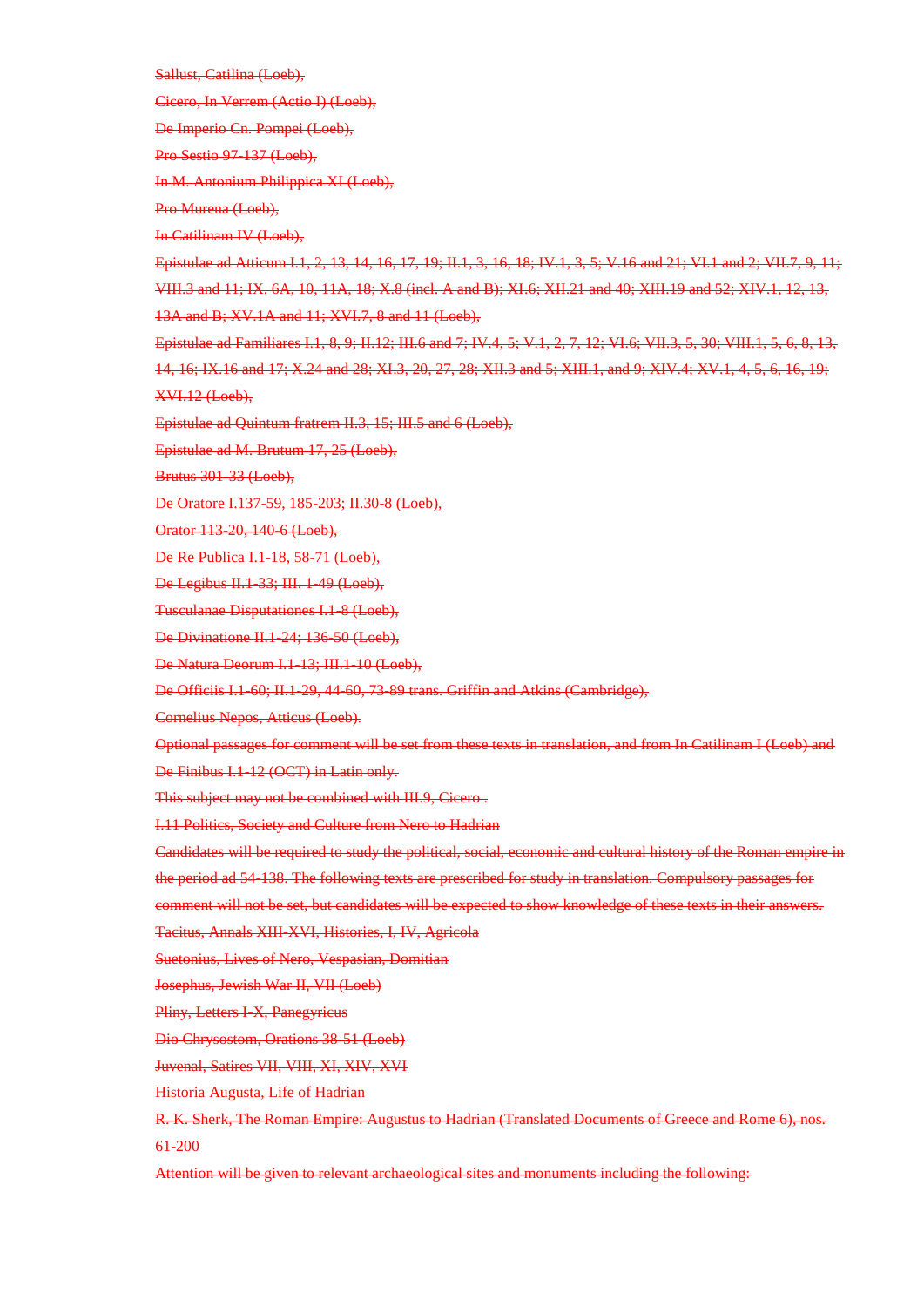Nero's Domus Aurea, the Colosseum, the Templum Pacis, The Arch of Titus, Domitian's Palace, Trajan's Forum, the Arch of Trajan at Beneventum, Trajan's Column, the Great Trajanic Frieze, Hadrian's Villa at Tivoli.

I.12 Religions in the Greek and Roman World (c.31 bc -ad 312)

Candidates will be required to study the workings of Greek and Roman religions, including relevant aspects of Judaism and Christianity and other elective cults, between around 30 bc and ad 312. They will be encouraged to display an understanding of relevant modern theories of religious practice, and to be familiar with the relevant literary, epigraphic and archaeological evidence contained in the following texts prescribed for study in translation; although compulsory passages for comment will not be set, candidates will be expected to show knowledge of these texts in their answers.

Ovid, Fasti IV (Loeb),

Acts of the Apostles (New English Bible),

Josephus, Against Apion II (Loeb),

Plutarch, Decline of Oracles (Loeb),

Lucian, Alexander; Peregrinus (Loeb),

Aelius Aristides, Oration XLVIII (=Sacred Tales II) (tr. C. A. Behr),

Pausanias I.1-38 (Loeb).

Apuleius, Metamorphoses XI (Hanson, Loeb),

Minucius Felix, Octavius (Loeb, with Tertullian),

H. A. Musurillo, Acts of the Christian Martyrs (1972) nos. 1, 6, 8, 10,

Eusebius, Ecclesiastical History VIII-X (Penguin),

M. Beard, J. A. North & S. R. F. Price, Religions of Rome vol. 2 (Cambridge 1998).

I.13 Sexuality and Gender in Greece and Rome

The following texts are prescribed for study in translation; although compulsory passages for comment will not be set, candidates will be expected to show knowledge of these texts in their answers.

M. R. Lefkowitz and M. B. Fant, Women's Life in Greece and Rome, 2nd edn. (London, 1992), nos. 1-27, 36-

50, 168, 176, 178-9, 181-207, 273-337, 369-440

Semonides fr. 7 (Greek Iambic Poetry, Loeb)

Theognis II (lines 1231-1389) (Greek Elegiac Poetry, Loeb)

Anacreon fr. 358 (Greek Lyric II, Loeb)

Aeschylus, Agamemnon, Sophocles, Philoctetes, Euripides, Medea (in D. Grene and R. Lattimore eds, The

Complete Greek Tragedies in Translation (Chicago, 1957-9)

Aristophanes, Lysistrata, Thesmophoriazusae, Ecclesiazusae (Penguin)

Lysias I (Loeb)

Xenophon, Oeconomicus (ed. and tr. S. Pomeroy, Oxford, 1992)

Aeschines I Against Timarchus (Loeb)

Senatusconsultum de Bacchanalibus, in M. Beard, J. North and S. Price, Religions of Rome (Cambridge, 1998)

2, pp. 290 1

Ovid, Ars Amatoria (Loeb)

Musonius Rufus (tr. C. E. Lutz, Yale Classical Studies 10 [1947], 39-49, 89-91)

Pliny, Letters III. 11, 16; IV. 10, 19; V. 16; VI. 33; VII. 19, 24; X. 120

Juvenal VI

Soranus, Gynaecology (tr. O. Temkin, Baltimore 1956)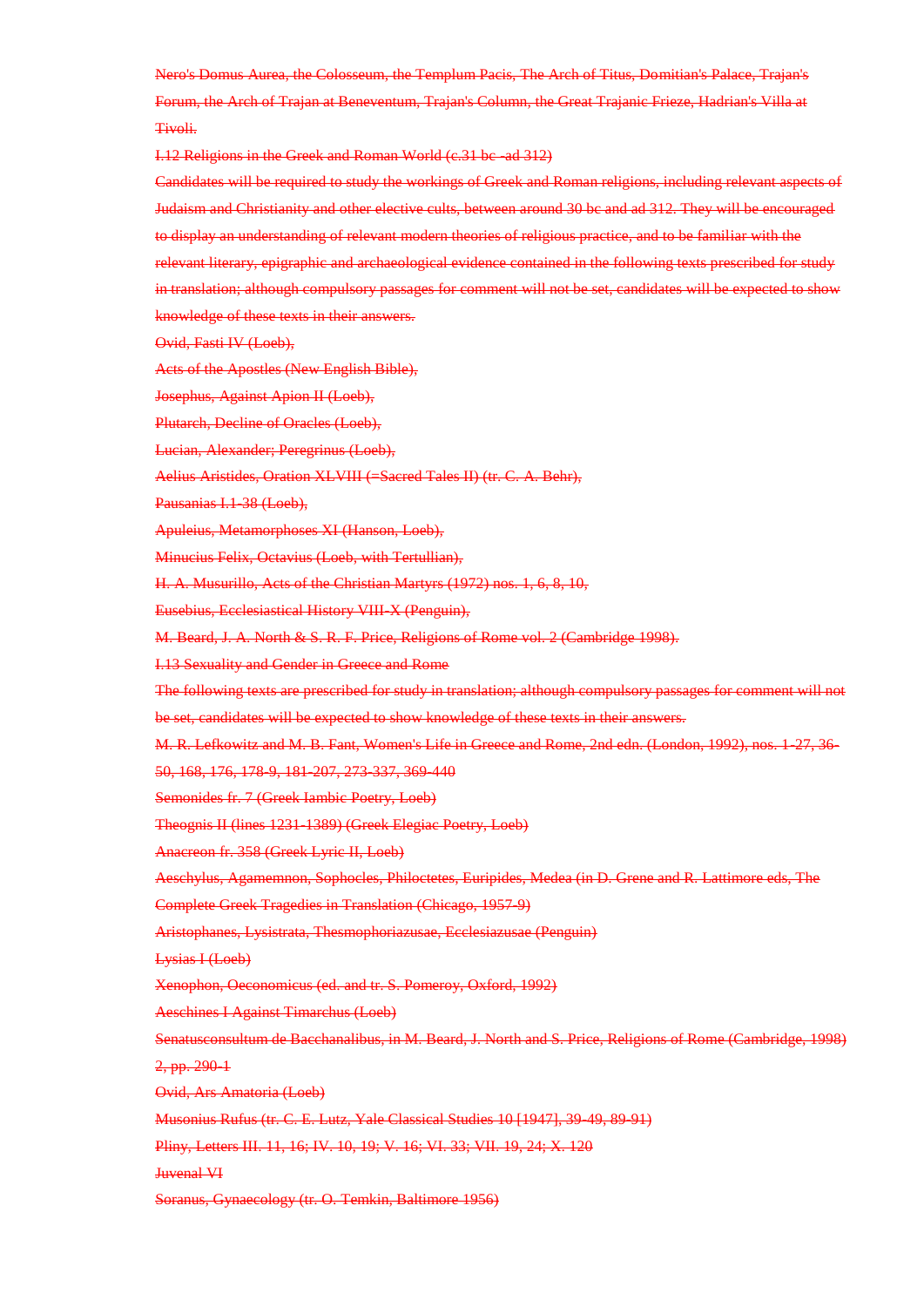The Forgotten Desert Mothers: Sayings, Lives, and Stories of Early Christian Women (tr. L. Swan, New York,

2001), lives of Amma Sarah, Syncletica and Theodora, Melania the Elder, Melania the Younger, Macrina the Younger, and Marcella

Pelagius, Letter to Demetrias in Pelagius: Life and Letters (tr. B. R. Rees, Woodbridge, 1998)

Jerome, Letters 22, 77, 107, 108, 117, 127, 128 (Loeb)

Opportunity will also be given to show knowledge of the artistic and archaeological evidence.

407: *Athenian Democracy in the Classical Age*

408: *Alexander the Great and his Early Successors (336 BC-302 BC)*

409: *The Hellenistic World: Societies and Cultures, c.300-100 BC.*

410: *Cicero: Politics and Thought in the Late Republic.* This subject may not be combined with subject 509 *Cicero*.

411: *Politics, Society and Culture from Nero to Hadrian*

412: *Religions in the Greek and Roman World (c.31 BC-AD 312)*

413: *Sexuality and Gender in Greece and Rome*

[**From 1 October 2017** 414: *The Conversion of Augustine*]

C.

## I.14499: *Thesis in Ancient History*

Any candidate who is not offering a thesis in any other branch of the examination may offer a thesis in Ancient History in accordance with the Regulations on Theses below.

#### **D. Translation**

**Six papers, each of one-and-a-half hours, will be set. Candidates are required to offer translation from the texts prescribed for all the period subjects which they offer under A as text-based.**

#### **II.** *Philosophy*

Candidates may offer up to five subjects in Philosophy, from the list below. Candidates offering one Philosophy subject only may offer any of the subjects listed below except 199. Those offering at least two Philosophy subjects must select at least one subject in ancient philosophy, i.e. one of 115, 116, 130, 131, 132, 133, 134 and 135. Those offering three or more subjects must also select one subject from 101, 102, 103 and 108. Candidates offering subject 199 (Thesis in Philosophy) must offer at least three other subjects in Philosophy. The syllabus for each subject, including thesis regulations, is specified in **Regulations for Philosophy in all Honour Schools including Philosophy**. In the list below, numbers in parenthesis after a subject's title indicate other subjects with which it may not be combined.

- 101 Early Modern Philosophy
- 102 Knowledge and Reality
- 103 Ethics
- 104 Philosophy of Mind
- 106 Philosophy of Science and Social Science (**124**)
- 107 Philosophy of Religion
- 108 The Philosophy of Logic and Language
- 109 Aesthetics and the Philosophy of Criticism
- 110 Medieval Philosophy: Aquinas (**111**)
- 111 Medieval Philosophy: Duns Scotus, Ockham (**110**)
- 112 The Philosophy of Kant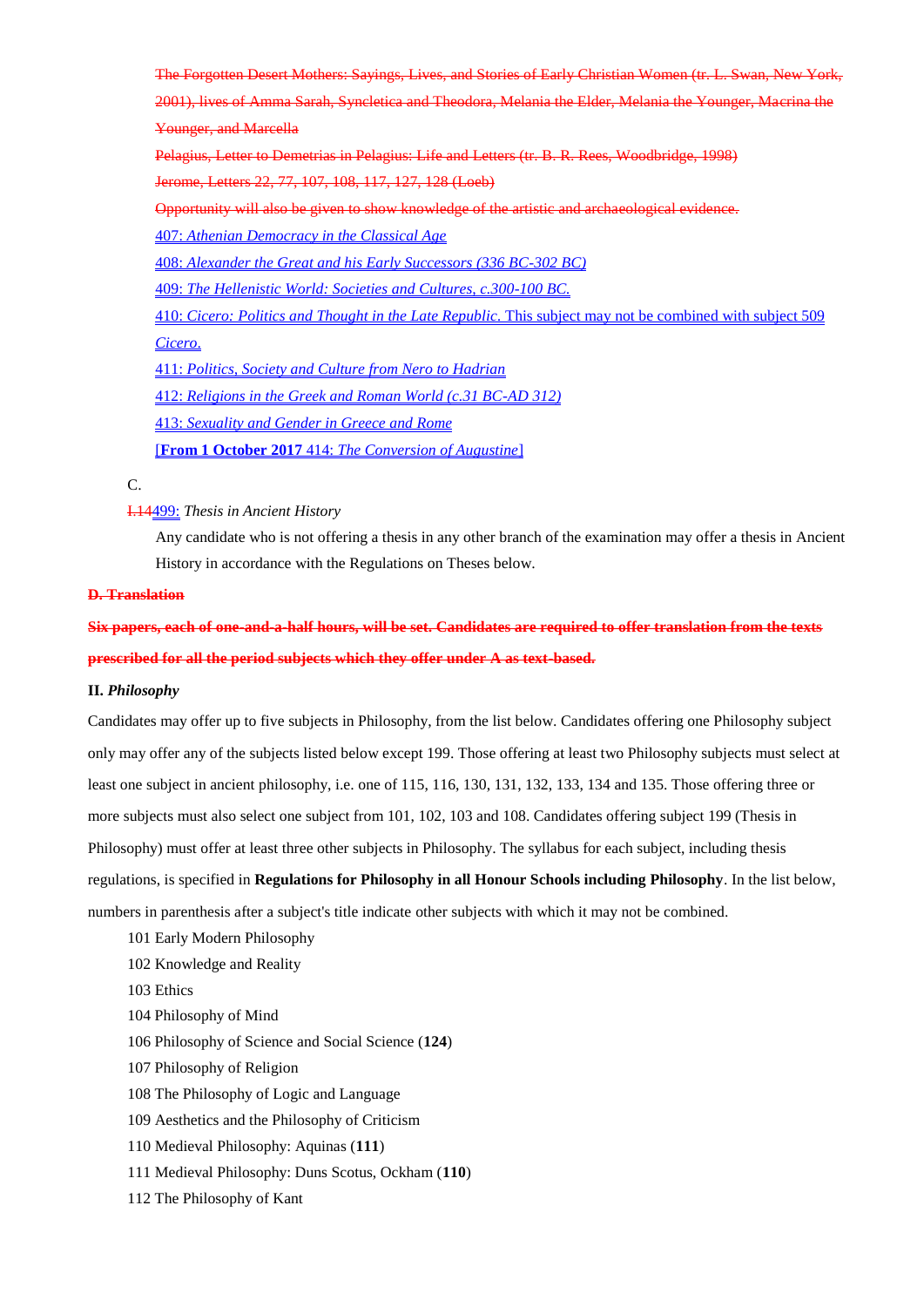- 113 Post-Kantian Philosophy
- 114 Theory of Politics
- 115 Plato: *Republic* (in translation) (**130**)
- 116 Aristotle: *Nicomachean Ethics* (in translation) (**132**)
- 117 Frege, Russell, and Wittgenstein (**118**)
- 118 The Later Philosophy of Wittgenstein (**117**)
- 120 Intermediate Philosophy of Physics
- 122 Philosophy of Mathematics
- 124 Philosophy of Science (**106**)
- 125 Philosophy of Cognitive Science
- 127 Philosophical Logic
- 130 Plato: *Republic* (in Greek) (**115**)
- 131 Plato: *Theaetetus* and *Sophist* (in Greek)
- 132 Aristotle: *Nicomachean Ethics* (in Greek) (**116**)
- 133 Aristotle: *Physics* (in Greek)
- 134 Sextus Empiricus: *Outlines of Pyrrhonism* (in Greek)
- 135 Latin Philosophy (in Latin)
- 199 Thesis in Philosophy (I.14, III.12, IV.5, V.5499, 598, 599, 699)

## **III.** *Greek and Latin Literature*

## [**Until 1 October 2016**

*Course I*: Candidates may offer up to a maximum of five subjects from 501-519 and 599 below. Candidates offering more than three subjects must offer both *Greek Core* (501) and *Latin Core* (502); candidates offering more than one must offer either 501 or 502, and may offer both.

*Course II*: Candidates may offer up to a maximum of five subjects from 501-519, 521-522 and 599 below, or four if they take VI, Second Classical Language. Candidates offering more than one subject must offer either *Greek Core* (501 or

521) or *Latin Core* (502 or 522), and may offer both.]

# [**From 1 October 2016**

*Course I* candidates may offer up to a maximum of five subjects from 501-524 and 599 below. *Course II* candidates may offer up to a maximum of five subjects, or four if they take VI, Second Classical Language. Candidates offering three or more subjects must offer at least one of *Greek Core* (501 or 521) and *Latin Core* (502 or 522).]

The following restrictions on combinations of literature subjects apply to both Course I and Course II candidates: (1) Subject 521 may only be offered by Course II students taking Second Classical Language in Greek. Subject 522 may only be offered by Course II students taking Second Classical Language in Latin.

(2) Only one of subjects 503, 504, 507 and 519 may be offered.

(3) Only one of subjects [**Until 1 October 2017** 514 and 515][**From 1 October** 2017 515 and 524] may be offered. (4) Only one of subjects 517, 518 and 519 may be offered.

Course I : Candidates may offer up to a maximum of five subjects from 1-16 below. Candidates offering more than three

subjects must offer both III.1 and III.2; candidates offering more than one must offer III.1 or III.2, and may offer both.

Only one of papers III.3, 4, 7 and 15(d) may be offered.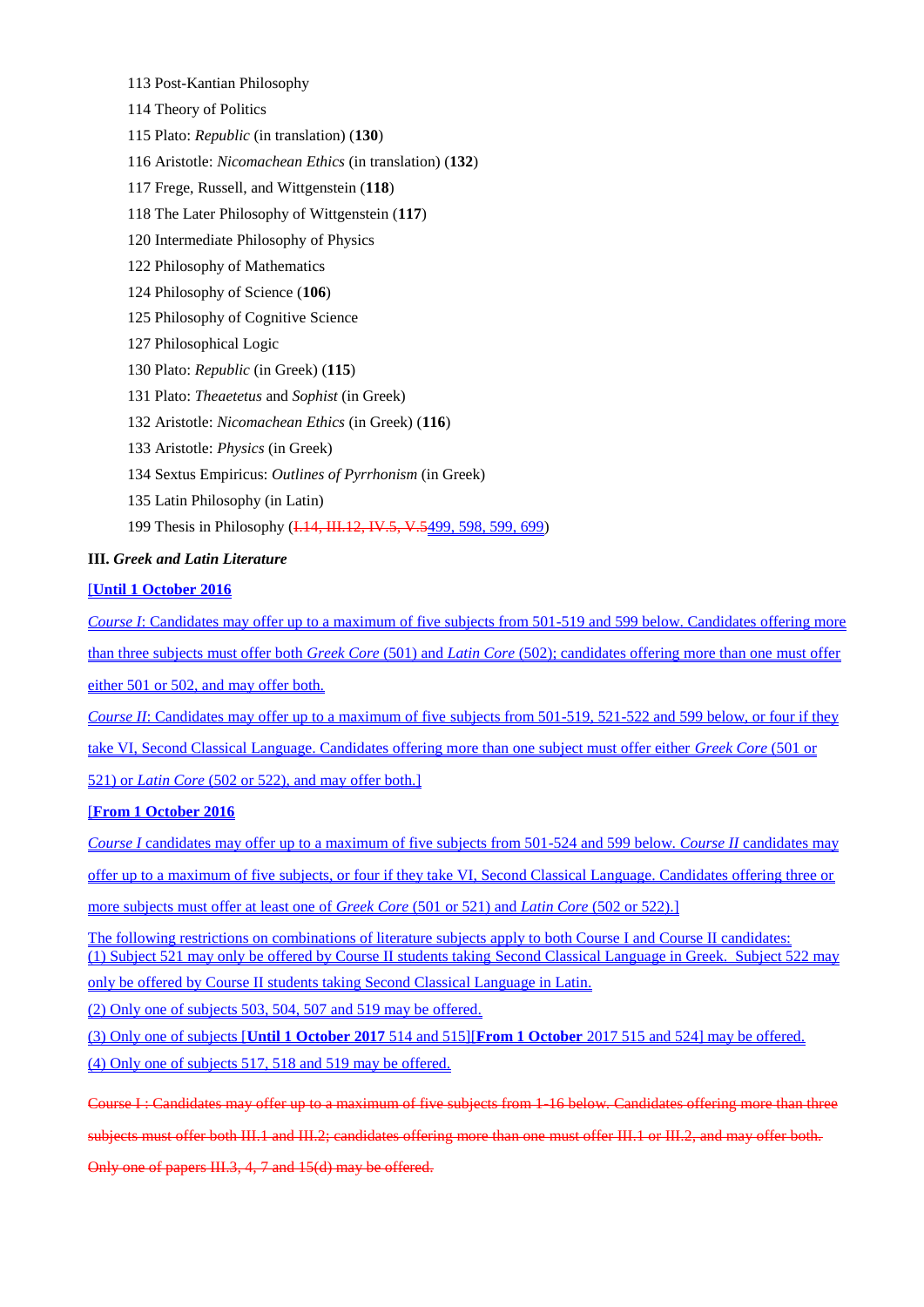Course II : Candidates may offer up to a maximum of five subjects from 1-16 below, or four if they take VI, Second Classical Language. Candidates offering more than one subject must offer III.1 or III.2, and may offer both. Only one of papers III.3, 4, 7 and 15(d) may be offered.

One three-hour paper will be set on each subject except 503, 504, 507, 519 and 599<del>III.3, 4, 7, 15(d) and 16</del>. Each of subjects III.3, 4, and 7 will be examined by a one-and-a-half hour paper of translation, and an extended essay of up to 6,000 words. Additional translation papers (one-and-a-half hours each) will be set on  $\frac{111.1501}{111.2502}$ .

*Note 1*: Each of subjects 503, 504 and 507 will be examined by a one-and-a-half hour translation paper on the prescribed texts and an extended essay of up to 6,000 words. Each of these subjects is available in three versions:

(a) *Greek and Latin*, for Course I candidates.

(b) *Greek only*, for Course II candidates or single-language candidates in Classics & English, Classics & Modern Languages or Classics & Oriental Studies offering Greek.

(c) *Latin only*, for Course II candidates or single-language candidates in Classics & English, Classics & Modern Languages or Classics & Oriental Studies offering Latin.

Essay topics set by the examiners will be released on Monday of Week 6 of Hilary Term immediately preceding the examination and essays should be submitted to the Examination Schools by 12 noon on Monday of Week 10 of the same term; at the same time candidates should email a searchable electronic version to undergraduate@classics.ox.ac.uk. Every extended essay must be the work of the candidate alone, and he or she must not discuss with any tutor either his or her choice of theme or the method of handling it.

*Note 2:* In all subjects credit will be given for showing wider knowledge of Greek and Roman culture.

*Note*  $\frac{3}{2}$ : It cannot be guaranteed that university lectures or classes or college teaching will be available in all subjects in every academic year. Candidates are advised to consult their tutors about the availability of teaching when selecting their subjects.

501/521: *Greek Core*

*Either:*

(a) 501: One paper of three hours (commentary and essay) with an additional paper (one-and-a-half hours) of translation.

# *or*

(b) 521: One paper of three hours (commentary and essay). Translations of the passages set for commentary will be provided. **This version of the subject is only available to those taking VI. Second Classical** 

**Language in Greek and will not count as text-based.**

III.1 Greek Literature of the 5th Century bc

(a) One paper of three hours (commentary and essay) with an additional paper (one-and-a-half hours) of translation. (b) Those taking VI. Second Classical Language in Greek may if they wish offer only the three-hour commentary and essay paper, and in that case they will be given translations of the passages set for commentary. This version of the subject will not count as text-based.

For both (a) and (b) the subject is to be studied with special reference to the following texts, from which the passages for translation and comment will be set.

Pindar, Olympian 1, Pythians 1 and 9

Sophocles, Ajax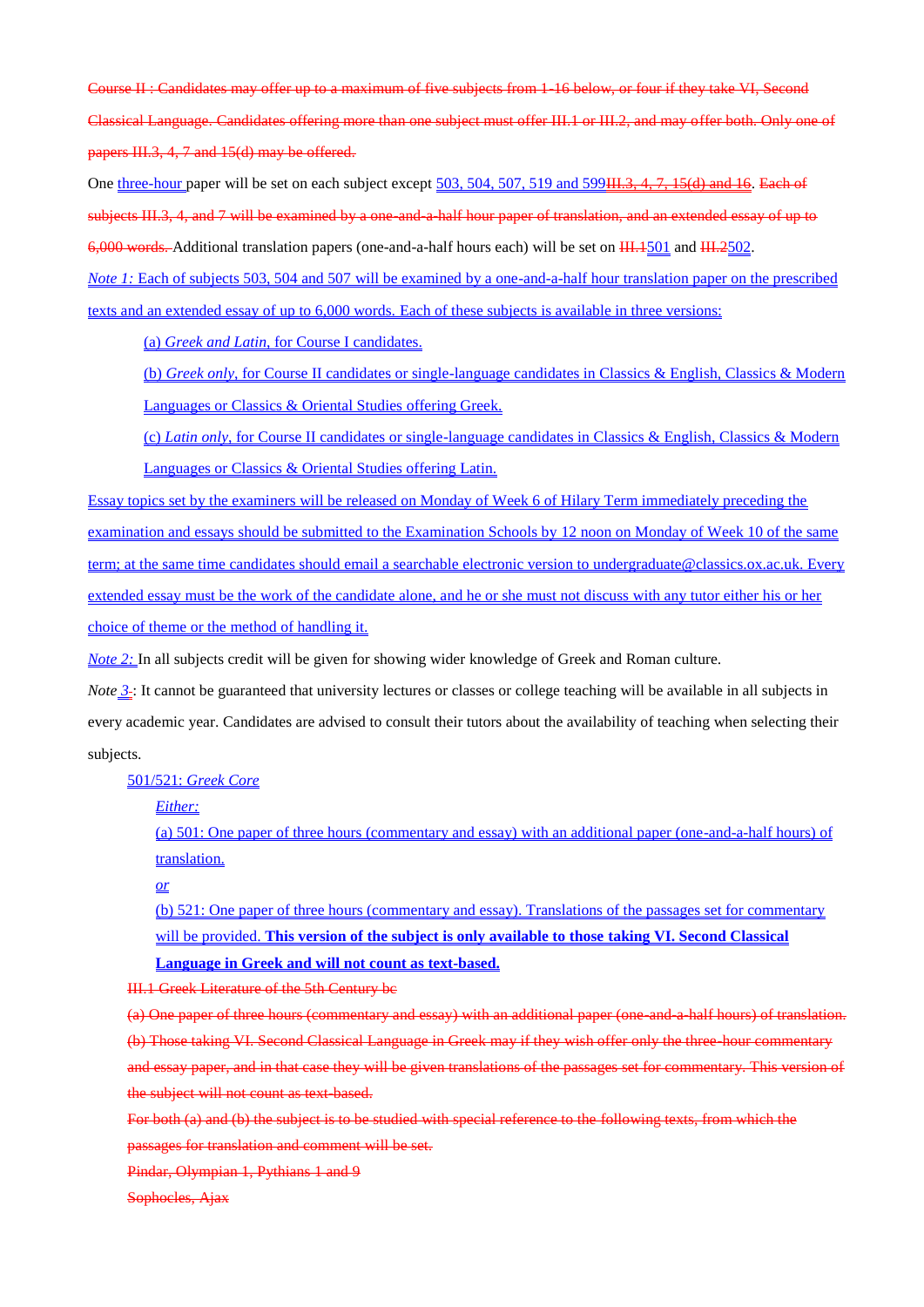Euripides, Hippolytus

Aristophanes, Thesmophoriazusae

Herodotus I.1-94

III.2 502/522: *Latin Literature of the 1st Century bcCore*

*Either*:

(a) 502: One paper of three hours (commentary and essay) with an additional paper (one-and-a-half hours) of translation.

*or*:

(b) 522: One paper of three hours (commentary and essay). Translations of the passages set for commentary

will be provided. **This version of the subject is only available to those taking VI. Second Classical** 

**Language in Latin and will not count as text-based.(a) One paper of three hours (commentary and essay) with an additional paper (one-and-a-half hours) of translation.**

**(b) Those taking VI. Second Classical Language in Latin may if they wish offer only the three-hour commentary and essay paper, and in that case they will be given translations of the passages set for commentary. This version of the subject will not count as text-based.**

For both (a) and (b) the subject is to be studied with special reference to the following texts, from which the passages for translation and comment will be set.

Lucretius I

Catullus 64 and 68

Cicero, Pro Archia

Virgil, Eclogues

Horace, Odes III

Propertius IV

III.3503: *Historiography with special reference to the following texts.*

One of the following (*see Note 1 above*):

(a) Greek and Latin version

(b) Greek only version

(c) Latin only version

TFor all candidates, this subject will be examined by a one-and-a-half hour paper of passages for translation taken from the texts in list  $\alpha$ , and an extended essay of up to 6,000 words. Essay topics set by the examiners will be released on Monday of Week 6 of Hilary Term immediately preceding the examination and essays should be submitted to the Examination Schools by Monday of Week 10 of the same term (12 noon); at the same time candidates should submit a searchable electronic version to the Academic Administrative Officer of the Faculty of Classics. Every extended essay must be the work of the candidate alone, and he or she must not discuss with any tutor either his or her choice of theme or the method of handling it. This subject may not be combined with  $\frac{III.4}{II.7}$  or  $15($ d $).504$ , 507 or 519.

One of the following:

(i) For Course I candidates:

α

Herodotus III.1-38, 61-88, 97-119

Thucydides III.1-19, 37-48, 69-85, 94-114

Claudius Quadrigarius fr. 10b Peter

Livy, preface, I.1-16, 39-60, VII.9.6-10

Tacitus, Annals XV.23-74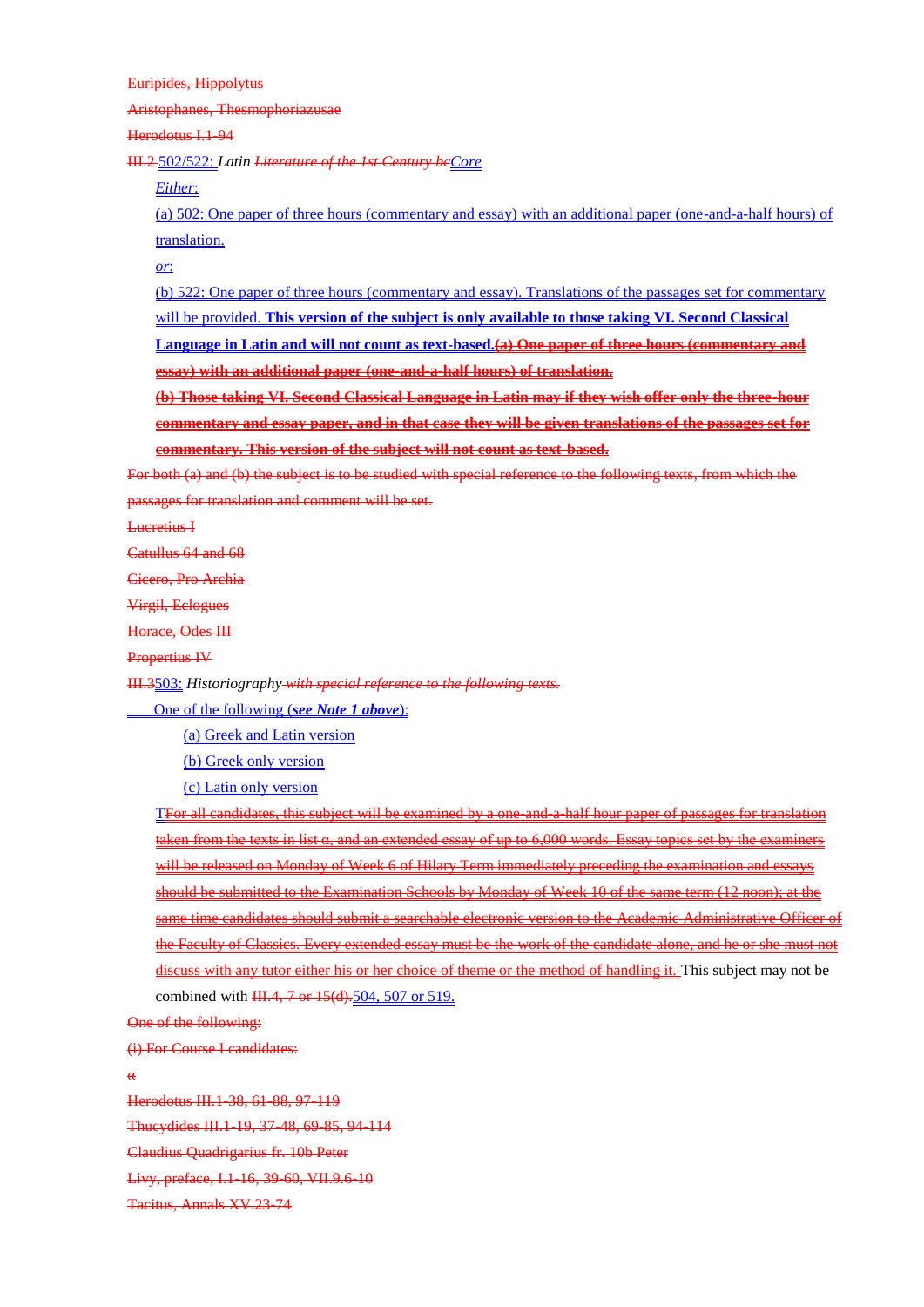β Rest of Herodotus III Rest of Thucydides III Xenophon, Anabasis I-IV Caesar, De Bello Gallico VI-VII Sallust, Bellum Iugurthinum Rest of Livy I (ii) For Course II candidates or single-language Classics & English, Classics & Modern Languages and Classics & Oriental Studies candidates offering Greek: α Herodotus III.1-38, 61-88, 97-119 Thucydides III.1-19, 37-48, 69-85, 94-114 Xenophon, Anabasis I.7-III.2 β Rest of Herodotus III Rest of Thucydides III Rest of Xenophon, Anabasis I-IV Claudius Quadrigarius fr. 10b Peter Caesar, De Bello Gallico VI-VII Sallust, Bellum Iugurthinum Livy preface, I, VII.9.6-10 Tacitus, Annals XV.23-74 (iii) For Course II candidates or single-language Classics & English, Classics & Modern Languages and Classics & Oriental Studies candidates offering Latin: α Claudius Quadrigarius fr. 10b Peter Caesar, De Bello Gallico VI Livy, preface, I.1-16, 39-60, VII.9.6-10 Sallust, Bellum Iugurthinum 1-10, 20-31, 77-101, 107-14 Tacitus, Annals XV.23-74 β Herodotus III Thucydides III Xenophon, Anabasis I-IV Caesar, De Bello Gallico VII Rest of Sallust, Bellum Iugurthinum Rest of Livy I III.4504: *Lyric Poetry, with special reference to the following texts.* One of the following (*see Note 1 above*): (a) Greek and Latin version (b) Greek only version (c) Latin only version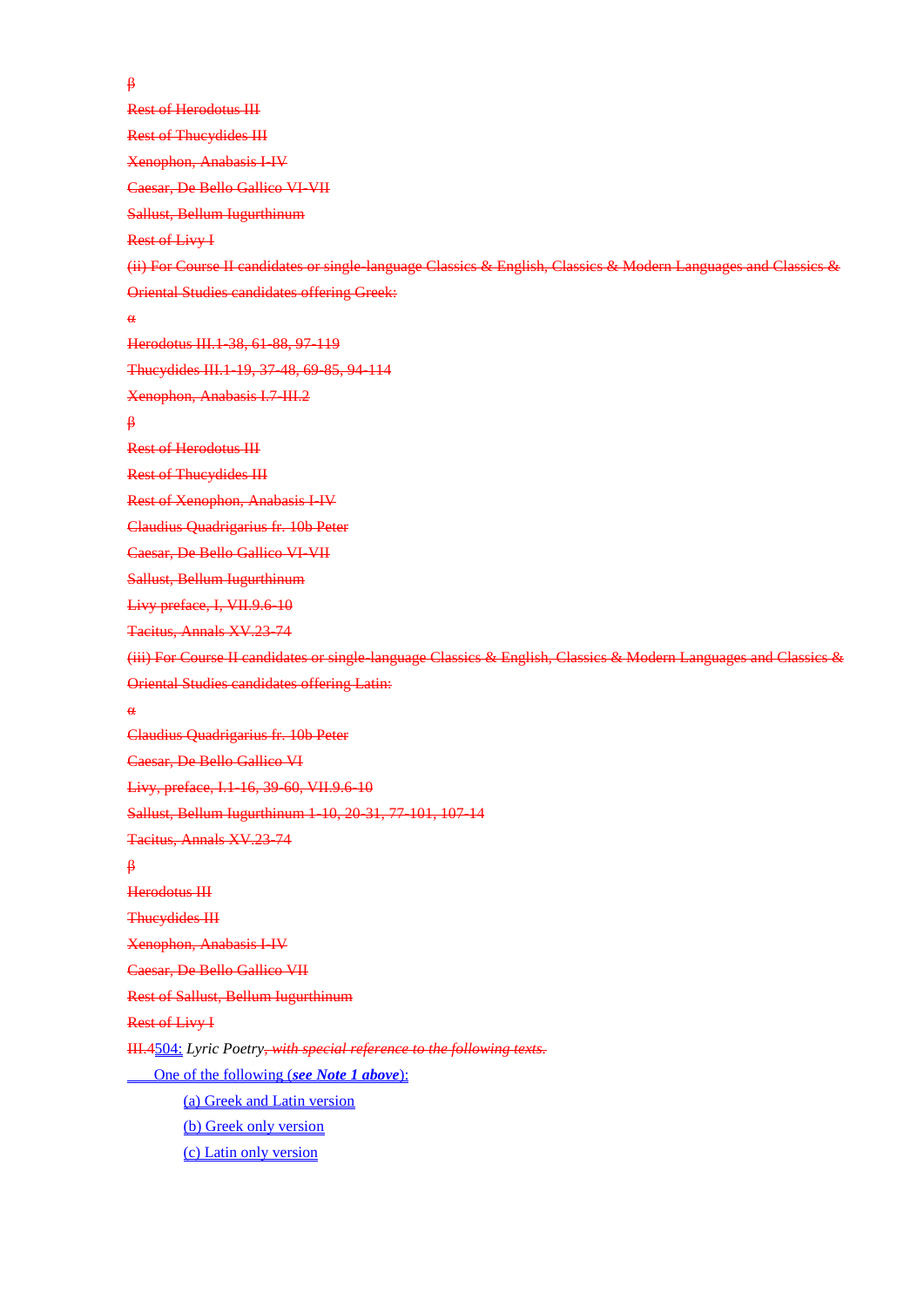For all candidates, this subject will be examined by a one-and-a-half hour paper of passages for translation taken from the texts in list α, and an extended essay of up to 6,000 words. Essay topics set by the examiners will be released on Monday of Week 6 of Hilary Term immediately preceding the examination and essays should be submitted to the Examination Schools by Monday of Week 10 of the same term (12 noon); at the same time candidates should submit a searchable electronic version to the Academic Administrative Officer of the Faculty of Classics. Every extended essay must be the work of the candidate alone, and he or she must not discuss with any tutor either his or her choice of theme or the method of handling it. This subject may not be combined with  $\frac{11.3}{10.5}$   $\frac{7 \text{ or } 15(d)}{503}$ , 507 or 519

One of the following:

(i) For Course I candidates:

 $\alpha$  All of (1) to (4) below:

(1) G. O. Hutchinson, Greek Lyric Poetry (Oxford): all texts, except Sophocles and Euripides.

(2) D. A. Campbell, Greek Lyric Poetry (2nd edition, Bristol), including the appendix: all texts by Archilochus, Semonides, Mimnermus, Solon, Sappho, Alcaeus, Ibycus, Anacreon, Theognis, and Bacchylides. Where texts overlap with Hutchinson's, the latter's edition should be used.

(3) M. M. Willcock, Pindar: Victory Odes (Cambridge): all seven texts.

(4) Catullus 11, 17, 34, 51, 61; Horace, Odes I.

β All of (5) to (8) below:

(5) M. L. West, Greek Lyric Poetry: a new translation (Oxford): all texts that are not α texts.

(6) Pindar: the remainder of the Olympians ; all Pythians; Paeans 2, 4, 6; Partheneion 2.

(7) Timotheus 788-91; Callimachus, Iambi 1, 4, 5, 13, and Ektheosis Arsinoes ; Theocritus 29 and 30.

(8) Catullus 4, 16, 21-6, 29-30, 38, 40-3, 52-60, 63; Horace, Odes II and IV, Carmen Saeculare, Epodes.

(ii) For Course II candidates or single-language candidates in Classics & English, Classics & Modern Languages and Classics & Oriental Studies offering Greek:

 $\alpha$  (1), (2), (3), and (6) (except Pindar, Pythians and Paeans 4 and 6) from (i) above.

 $\beta$  (4), (5), (7), and (8) from (i) above, as well as Pindar, Pythians and Paeans 4 and 6.

(iii) For Course II candidates or single-language candidates in Classics & English, Classics & Modern Languages and Classics & Oriental Studies offering Latin:

 $\alpha$  (4) and (8) from (i) above.

 $\beta$  (1), (2), (3), (5), (6) and (7) from (i) above.

III.5505: *Early Greek Hexameter Poetry, with special reference to the following texts. Compulsory passages for translation and comment will be set from those in list α.*

*α*

*Homer, Odyssey I, V. 1-XIII. 92*

*Hesiod, Works and Days (including the bracketed portions)*

*Homeric Hymns 2 (Demeter), 5 (Aphrodite)*

*β*

*Homer, Odyssey II-IV, XIII. 93-XXIV. 548*

*Hesiod, Theogony*

*Fragments of the Epic Cycle (in M. L. West, Greek Epic Fragments (Loeb, 2003), pp. 38-171)*

*Candidates will also be expected to be familiar with the Iliad .*

III.6506: *Greek Tragedy, with special reference to the following texts. Compulsory passages for translation and comment will be set from those in list α.*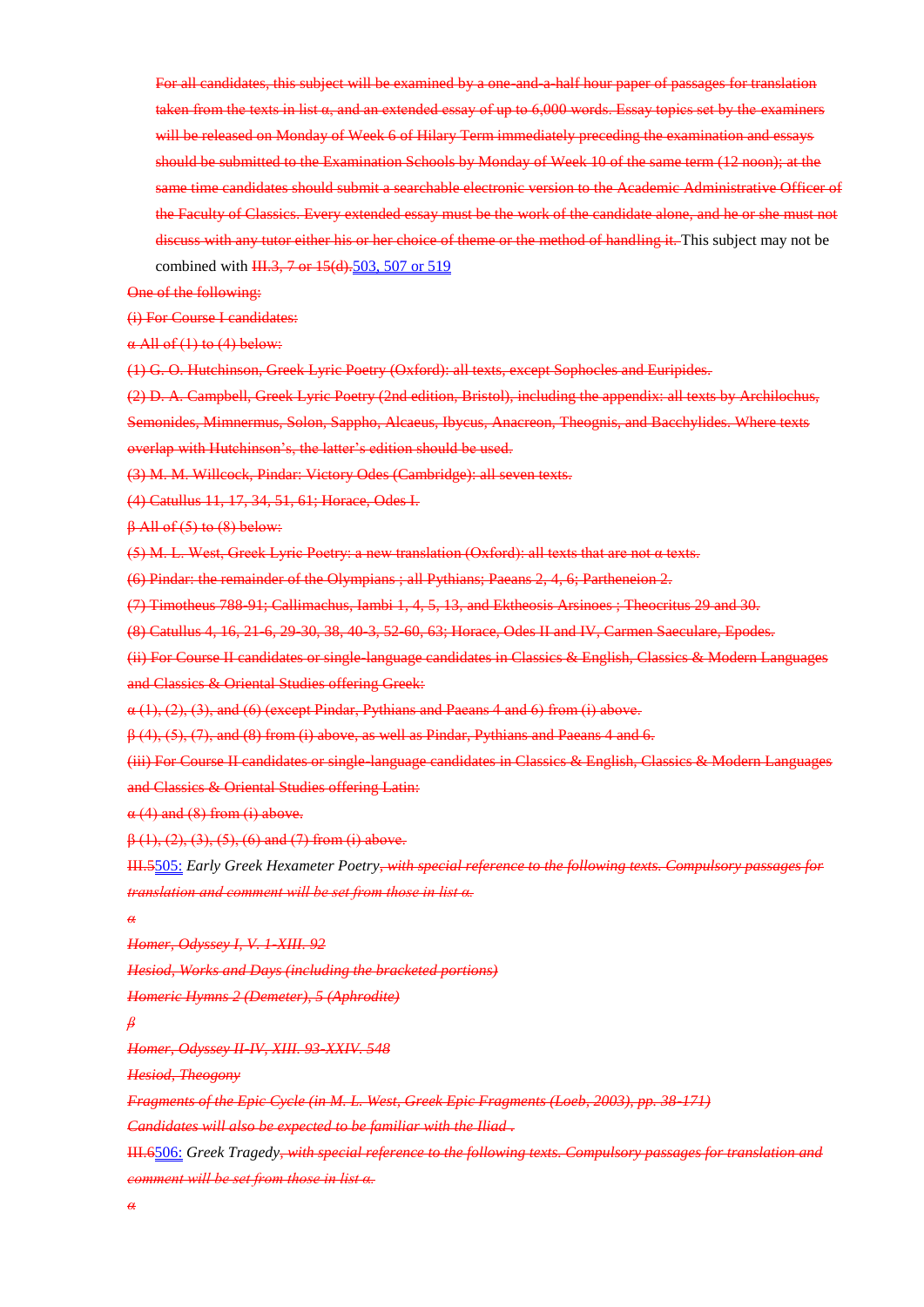*Aeschylus, Agamemnon Sophocles, Oedipus Tyrannus Euripides, Medea β Aeschylus, Choephori, Eumenides Sophocles, Electra, Oedipus Coloneus Euripides, Electra, Helen, Ion Aristophanes, Frogs* III.7507: *Comedy, with special reference to the following texts.*

One of the following (*see Note 1 above*): (a) Greek and Latin version (b) Greek only version (c) Latin only version

TFor all candidates, this subject will be examined by a one-and-a-half hour paper of passages for translation taken from the texts in list α, and an extended essay of up to 6,000 words. Essay topics set by the examiners will be released on Monday of Week 6 of Hilary Term immediately preceding the examination and essays should be submitted to the Examination Schools by Monday of Week 10 of the same term (12 noon); at the same time candidates should submit a searchable electronic version to the Academic Administrative Officer of the Faculty of Classics. Every extended essay must be the work of the candidate alone, and he or she must not discuss with any tutor either his or her choice of theme or the method of handling it. This subject may not be combined with III.3, 4 or 15(d).503, 504 or 519

One of the following:

(i) For Course I candidates:

α

Aristophanes, Birds 1-684, 956-1765

Menander, Dyskolos

Plautus, Pseudolus

Terence, Eunuchus

β

Aristophanes, Birds 685-955, Ekklesiazousai

Menander, Aspis, Dis Exapaton, Epitrepontes, Kolax, Misoumenos, Perikeiromene, Samia, Sikyonios

Plautus, Bacchides

Terence, Adelphoe

(ii) For Course II candidates or single-language Classics & English, Classics & Modern Languages and Classics & Oriental Studies candidates offering Greek:

α

Aristophanes, Birds 1-684, 956-1765, Ekklesiazousai,

Menander, Dyskolos, Samia, Epitrepontes 218-581, 853-922, 1062-1131

β

Aristophanes, Birds 685-955

Menander, Aspis, Dis Exapaton, rest of Epitrepontes, Kolax, Misoumenos, Perikeiromene, Sikyonios

Plautus, Bacchides, Pseudolus

Terence, Adelphoe, Eunuchus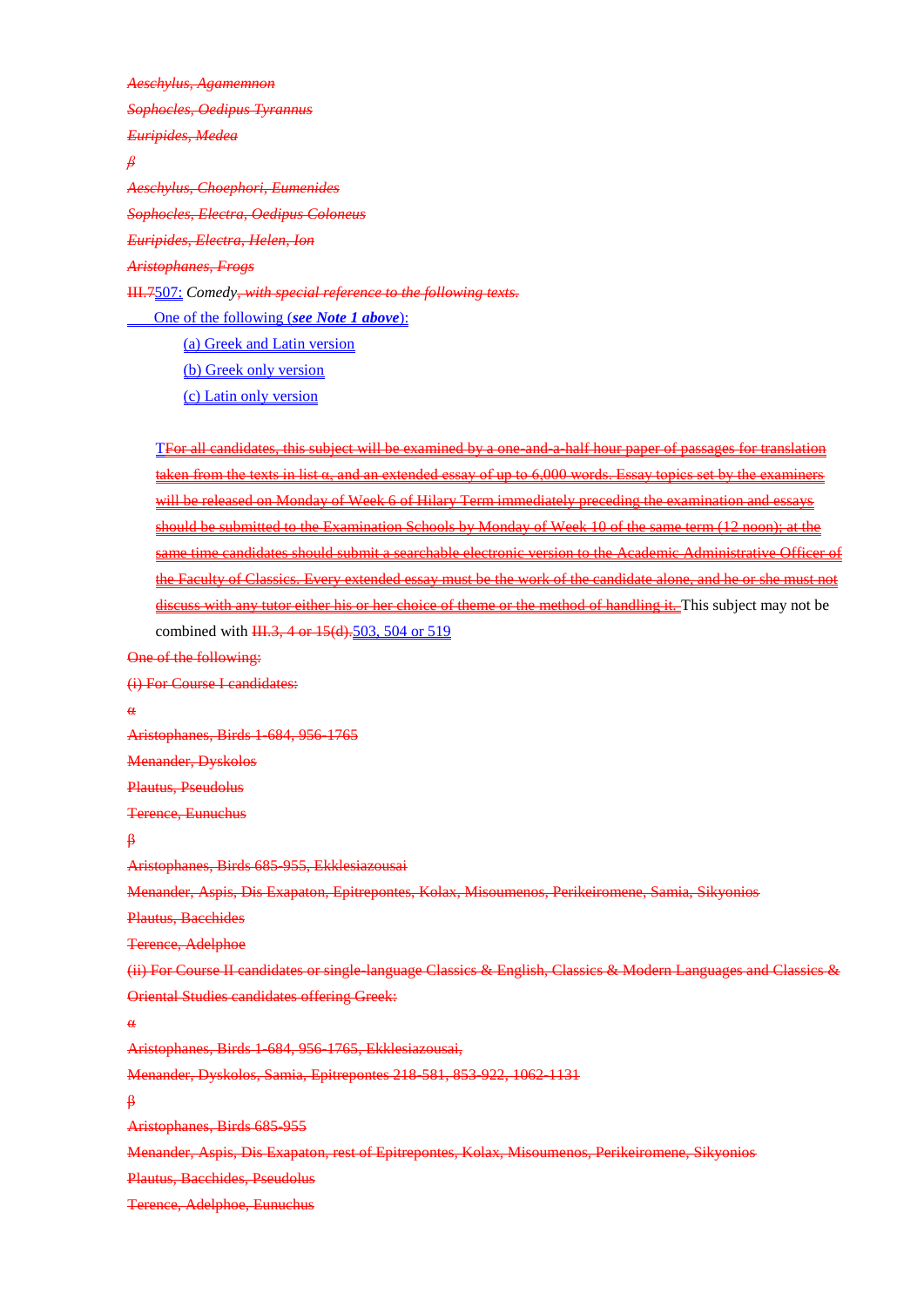(iii) For Course II candidates or single-language Classics & English, Classics & Modern Languages and Classics & Oriental Studies candidates offering Latin:

α

α

β

```
Plautus, Bacchides, Pseudolus
      Terence, Eunuchus, Adelphoe
      β
      Aristophanes, Birds, Ekklesiazousai
      Menander, Aspis, Dis Exapaton, Dyskolos, Epitrepontes, Kolax, Misoumenos, Perikeiromene, Samia, Sikyonios
      III.8508: Hellenistic Poetry, with special reference to the following texts. Compulsory passages for translation and 
      comment will be set from those in list α
Theocritus 1, 2, 7, 11, 13, 15, 17, 28
Callimachus, Hymns 1, 5, 6; frr. 1, 67-75, 110, 178, 191, 194, 260 Pfeiffer (this last fr. to be read in Callimachus, Hecale 
(ed. A. S. Hollis) frr. 69-74); epigrams 2, 4, 8, 13, 16, 19, 21, 25, 27, 28, 29, 30, 41, 43, 46, 50 Pf.
Posidippus, Epigrams 1-20 Austin-Bastianini
Apollonius, Argonautica III. 439-1162
Asclepiades 1, 2, 3, 10, 11, 12, 16, 18, 25, 26, 28, 32 Page
Apollonius Argonautica III. 1-438, 1163-IV. 481
Theocritus 3
Moschus, Europa
Herodas, 2, 4, 6
Callimachus, Hymn 2
III.9509: Cicero. This subject may not be combined with 410, Cicero: Politics and Thought in the Late Republic.
      , with special reference to the following texts. Compulsory passages for translation and comment will be set from 
      those in list α.
      α
      Pro S. Roscio Amerino
      Pro Sulla
      In Pisonem
      Pro Milone
      Pro Marcello
      β
      Auctor ad Herennium I; II. 1-12, 47-50; IV. 11-16
      Verrine V
      Philippics III and IV
      De Oratore II. 71-216, 290-349
      This subject may not be combined with I.10, Cicero: Politics and Thought in the Late Republic .
      III.10510: Ovid, with special reference to the following texts. Compulsory passages for translation and comment
      will be set from those in list α.
      α
      Amores II
      Metamorphoses I-IV
      Fasti IV
```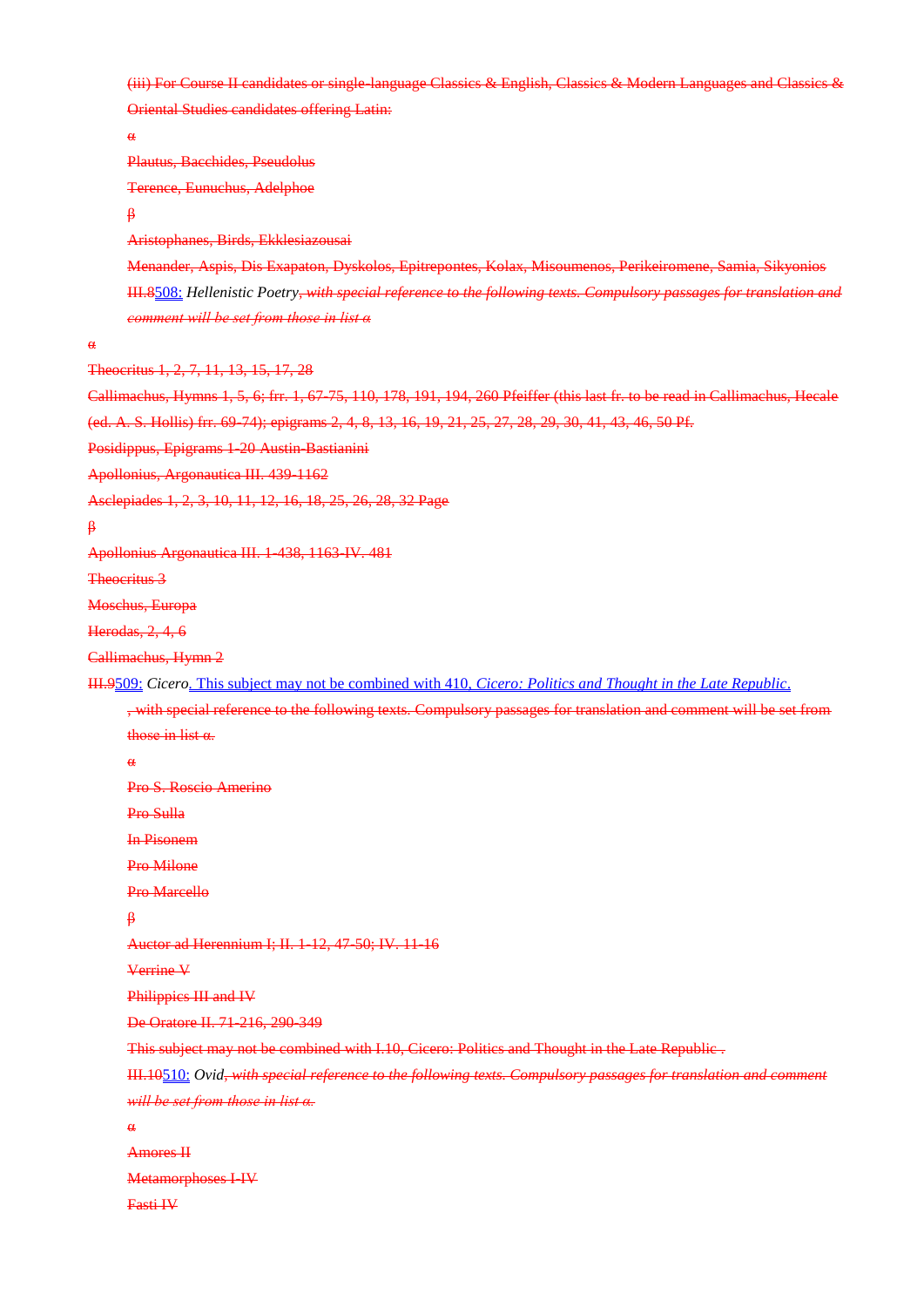Tristia I β Heroides 18-21 Ars Amatoria I Metamorphoses XIII-XV

III.11511: *Latin Didactic, with special reference to the following texts. Compulsory passages for translation and comment will be set from those in list α.*

*α Lucretius III and VI Virgil, Georgics Ovid, Ars Amatoria III β Hesiod, Works and Days Aratus, Phaenomena 1-136, 733-1154 Lucretius I* III.12512: *Neronian Literature, with special reference to the following texts. Compulsory passages for translation and comment will be set from those in list α. α Lucan I, VII Seneca, Thyestes Seneca, Epistles 28, 47, 53, 56, 63, 77 Seneca, De Brevitate Vitae Seneca, Apocolocyntosis Petronius, Satyrica 1-26.6, 81-90, 114-124.3 Persius 1 β Seneca, Medea Petronius, Satyrica 79-80, 91-113, 124.4-end Calpurnius Siculus 1, 4, 7 Suetonius, Nero Tacitus, Annals XIII-XVI Seneca, Naturales Quaestiones I praefatio, 16, III praefatio, 17-18, IVb.13, VI.1-3, 32* III.13513: *Euripides*, Orestes: *papyri, manuscripts, text* The paper will consist of: (i) transcription of short passages from both (a) a papyrus of Greek poetry and (b) a medieval manuscript of the Orestes ; (ii) textual and interpretative commentary on a choice of passages (with apparatus criticus), from Euripides, Orestes 1-347 and 1246-1693. Both (i) and (ii) are to be attempted. Candidates will be expected to show appropriate knowledge of the history of transmission and the principles of textual criticism; they will also be expected to show, as appropriate, knowledge of the whole play. III.14 Either (a) [**Until 1 October 2017** 514: *Seneca*, Agamemnon: *manuscripts, text, interpretation.* This subject may not be combined with 515.]

[**From 1 October 2017** 524: *Seneca*, Medea: *manuscripts, text, interpretation.* This subject may not be combined with 515.]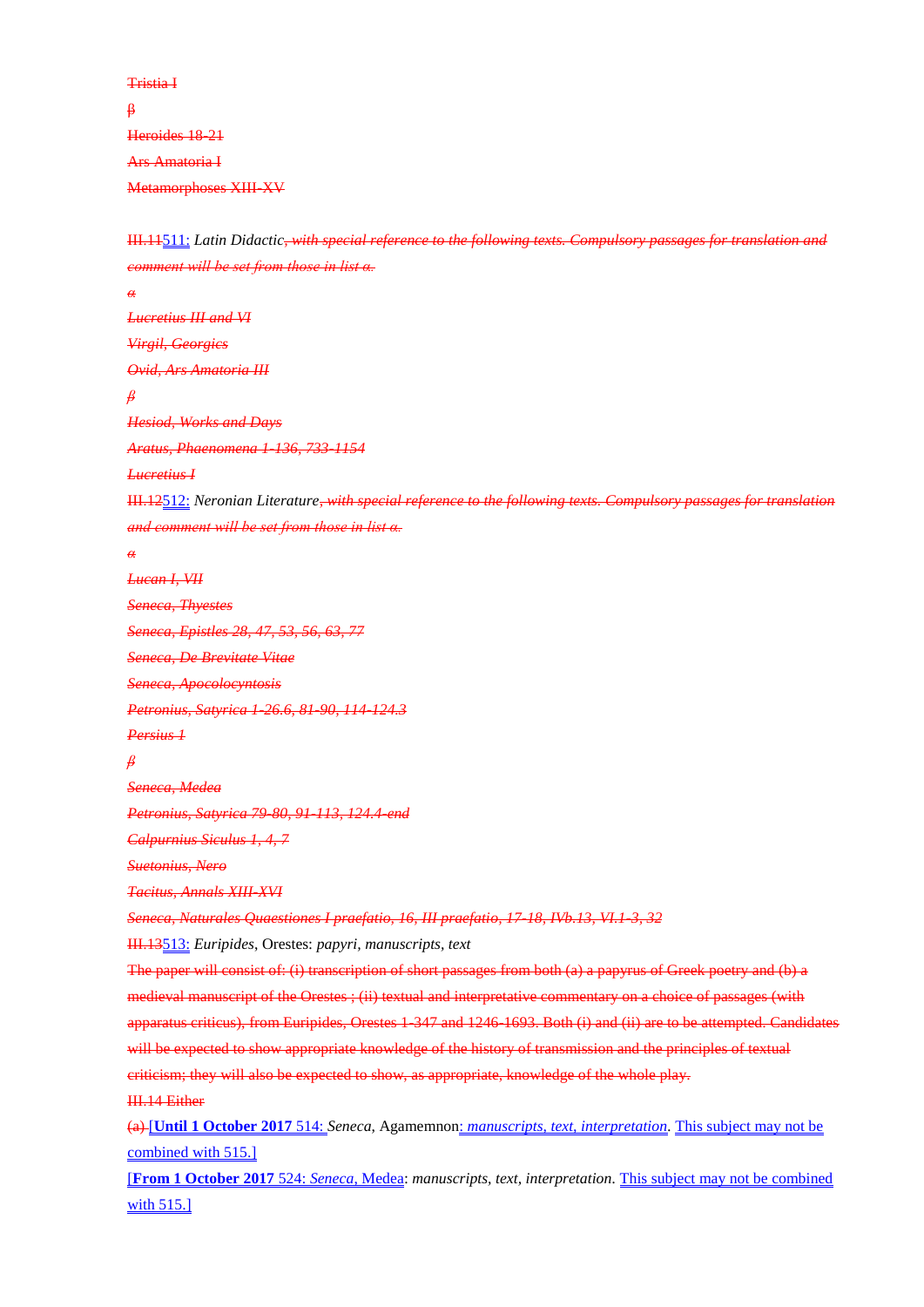The paper will consist of (i) a compulsory transcription from a manuscript of a passage of the play and (ii) textual and interpretative commentary on a choice of passages (with apparatus criticus). Candidates will be expected to show appropriate knowledge of the history of transmission and the principles of textual criticism.

*or*

# *(b)* 515: Catullus: *manuscripts, text, interpretation*

The paper will consist of (i) a compulsory transcription from a manuscript of Catullus and (ii) textual and interpretative commentary on a choice of passages (with apparatus criticus). Candidates will be expected to show appropriate knowledge of the history of transmission and the principles of textual criticism. Passages for commentary will be drawn from the following portions of the text: 1- 14, 27-39, 44-51, 65-7, 69-76, 95-101, 114-116.This subject may not be combined with [**Until 1 October 2017** 514] [**From 1 October 2017** 524].1

### III.15 One of the following:

[**Until 1 October 2017** (a)516: *The Conversion of Augustine* . Compulsory passages for translation and comment will be set from Augustine, Confessions V-IX; Symmachus, Relationes III; Ambrose, Epist. 17-18; Jerome, Epist. 22, 38, 45, 107, 127.This subject may not be combined with 517, 518 or 519.]

(b)517: *Byzantine Literature. Compulsory passages for translation and comment will be set; candidates will be required to take all the passages they offer either from (i) below or from (ii). In their essays, candidates will be expected to show knowledge of both (i) and (ii). Texts will be available in a leaflet from the Classics Office, Classics Centre, 66, St Giles'.*

> (i) [sixth century ad ]. Romanos the Melodist, Kontakia 1, 17, and 54, from Sancti Romani Melodi Cantica: Cantica Genuina, ed. C. A. Trypanis and P. Maas (Oxford, 1963); Procopius, Persian Wars 1.24, 2.22-23, Gothic Wars 4.20, Secret History 6-12, from Opera omnia, ed. J. Haury, rev. P. Wirth (Leipzig, 1962-4); Agathias, Book 1, from Historiarum libri quinque, ed. R. Keydell (Berlin, 1967); Agathias, Epigrams 1-24, 66-75, from G. Viansino, Epigrammi (Milan, 1967).

> (ii) [twelfth century ad ]. Anna Komnene, Alexias, Book 1, ed. D.-R. Reinsch (Berlin, 2001); Niketas Choniates, Historia, Book 4, ed. J.-L. van Dieten (Berlin, 1975); Digenis Akritis, Grottaferrata version Book 4, from Digenis Akritis, ed. E. M. Jeffreys (Cambridge, 1998); Theodore Prodromos, Poems 3, 4, and 6, from Historische Gedichte, ed. W. Hörandner (Vienna, 1974).This subject may not be combined with [**Until 1 October 2017** 516,] 518 or 519.

(c)518: *Modern Greek Poetry* . Candidates will be expected to have read Kavafis, Poiemata, and G. Seferis, Mythistorema, Gymnopaidia, Hemerologio Katastromatos I-III and Kichle . Compulsory passages for translation and comment will be set.This subject may not be combined with [**Until 1 October 2017** 516,] 517 or 519.

(d)519: *The Reception of Classical Literature in Poetry in English since 1900* . Authors in English for study will include Auden, H. D., Eliot, Frost, Longley, Lowell, MacNeice, Carson, Harrison, Heaney, Hughes and Walcott. This paper will be examined only by extended essay of up to 6,000 words. Essay topics set by the examiners will be released on Monday of Week 6 of Hilary Term and essays should be submitted by 12 noon on Monday of Week 10 of the same term (12 noon) to the Examination Schools; at the same time candidates should submit email a searchable electronic version to the Academic Administrative Officer of the Faculty of

Classicsundergraduate@classics.ox.ac.uk. Candidates will be required to use at least three authors in their essays, at least one of which must be a classical author. Every extended essay must be the work of the candidate alone, and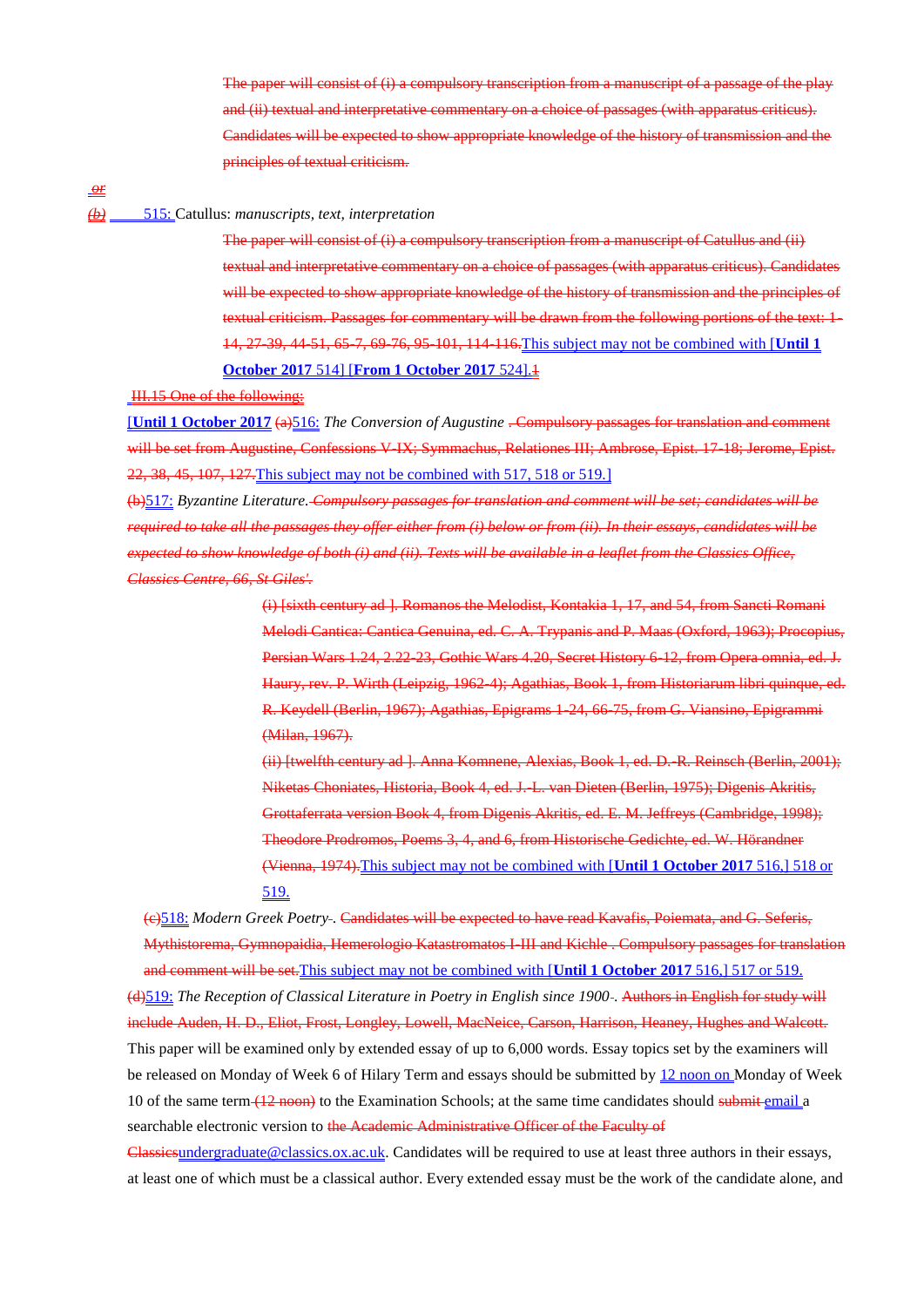he or she must not discuss with any tutor either his or her choice of theme or the method of handling it. This subject may not be combined with 503, 504, 507, [Until 1 October 2017 516,] 517 or 518. H. 3, 4, or 7.

**III.16599:** Thesis in Literature

Any candidate may offer a thesis in Greek and Latin Literature in accordance with the Regulation on Theses below. This subject may not be combined with any of I.14, II.199, IV.5 or V.5199, 499, 598 or 699.

### **IV.** *Greek and Roman Archaeology*

*Course I* and *Course II*-: Candidates may offer *one* or *two* of the following subjects  $\frac{1}{2601-605}$ , and may, if they wish, offer subject 5 699 as well. They may also offer subject 699 as their sole Archaeology subject.

Each of subjects  $\frac{1.5601-605}{2}$  will be examined in one paper (3 hours).

They may also offer subject 6 as their sole Archaeology subject.

IV.1601: *The Greeks and the Mediterranean World* c.*950 BC -500 BC*

Candidates will be expected to show knowledge of the material evidence from the Greek world and the areas of contact between Greek and other Mediterranean peoples. Areas of emphasis will include Athens and Attica; the non-Greek states bordering the Mediterranean and their reciprocal relationships with the Greeks; Greek colonial settlements; trade and coinage; problems of method and chronology. Knowledge of the principal series of artefacts of the period, their development and problems of method and chronology will be examined. In the examination candidates will be required to answer one picture question and three others.

IV.2602: *Greek Aart and Aarchaeology*, c.*500-300 BC*

Candidates will be expected to show knowledge of the architecture, sculpture, and other representational arts of the classical Greek city. Areas of emphasis will include the city of Athens and the historical context and significance of the art and monuments of the period. In the examination candidates will be required to answer one picture question and three others, one each from the following sections: (a) architecture, buildings, and urbanism, (b) statues, reliefs, temple sculptures, (c) painting, painted pottery, and other figured artefacts. Credit will be given for knowledge of relevant material in the Ashmolean Museum and Cast Gallery.

IV.3603: *Hellenistic Art and Archaeology, 330 – 30 BC*

The paper studies major themes, contexts, and media of Hellenistic art, set against the archaeology of the bestpreserved cities and sites of the period – from Macedonia to Bactria, from the Aegean to central Italy. The material includes distinctive categories of object, such as bronzeware, clay seals, gems, glassware, grave stelai, jewellery, mosaics, silverware, statues in bronze, statues in marble, terracottas, and wall-paintings. The contexts are cities, sanctuaries, tombs, palaces, villas, and houses. The period extends from Alexander's conquest of Asia to the adoption of Hellenistic art and material technology in Italy and the end of the Ptolemaic dynasty in Alexandria. IV.4604: *Art under the Roman Empire AD 14-337*

The art and visual culture of the Roman empire is studied in its physical, social, and historical contexts. Candidates will be expected to be familiar with major monuments in Rome and Italy and other leading centres of the empire (such as Aphrodisias, Athens, Ephesus, and Lepcis Magna) and with the main strands and contexts of

representation in the eastern and western provinces. They will be expected to show knowledge of written evidence where relevant as well as of the main media and categories of surviving images—statues, portrait busts, historical reliefs, funerary monuments, cameos, wallpaintings, mosaics, silverware, and coins. In the examination candidates will be required to answer one picture question and three others.

IV.5605: *Roman Archaeology: Cities and Settlement under the Empire*

The subject comprises the study of the Roman city from Augustus to the Tetrarchy placed in the broader context of patterns of rural settlement, agricultural production, transport, and trade. Areas of emphasis include selected key sites (Ostia, Pompeii, Corinth, Caesarea Maritima, Palmyra, Lepcis Magna, and Silchester) and major landscape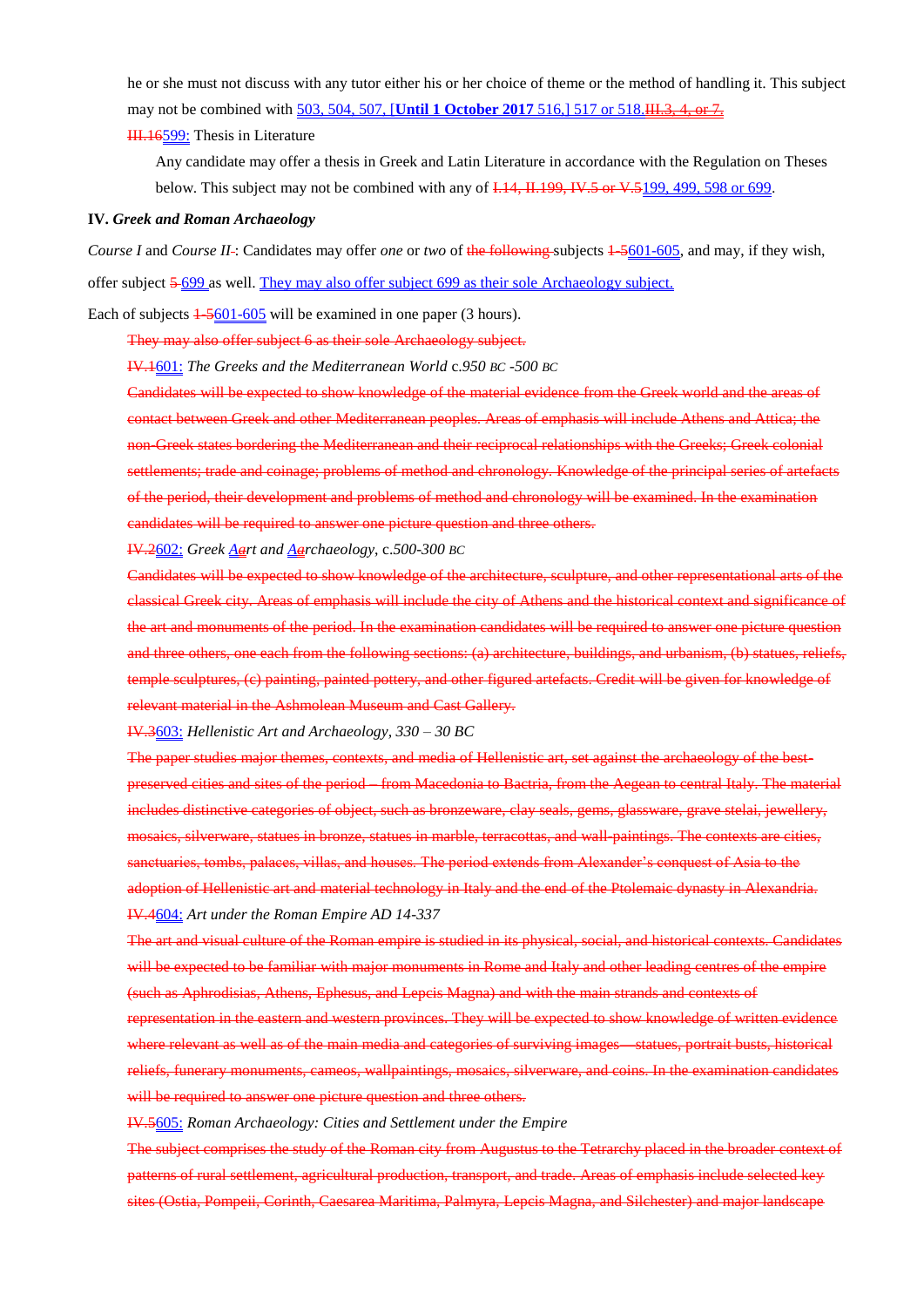studies in Italy, Greece, and North Africa. Particular attention is paid to problems and biases in assessing the character of the surviving evidence and in testing theoretical models against physical data. Candidates will be expected to show knowledge of written evidence where relevant as well as of the main categories of surviving ancient material evidence. In the examination candidates will be required to answer one picture question and three others.

IV.6699: *Thesis in Greek and Roman Archaeology*

Any candidate may offer a thesis in Greek or Roman Archaeology in accordance with the Regulation on Theses below. This subject may not be combined with any of I.14, II.199, III.16, or V.5199, 499, 598 or 599.

### **V.** *Philology and Linguistics*

*Course I* and *Course II* -: Candidates may offer *one* or *two* of the following subjects  $\frac{14551-554}{1000}$ , and may if they wish offer subject 5985 as well. They may also offer subject 5 598 as their sole Philology and Linguistics subject. Each of subjects  $\frac{1}{4551-554}$  will be examined in one paper (3 hours).

### V.1551: *Greek Historical Linguistics*

The paper will consist of two sections: (a) the dialects of Greek poetry; Greek dialect inscriptions; Linear B; (b) the history of the Greek language with special reference to the development of the literary languages. Candidates must answer questions from both sections. In (a) compulsory passages will be set for translation and linguistic commentary. All candidates must answer from two of the three parts of (a).

V.2552: *Latin Historical Linguistics*

The paper will consist of two sections: (a) Oscan and Umbrian; Archaic Latin; the language of Plautus; Imperial and Late Latin; (b) the history of the Latin language with special reference to the development of the literary language. Candidates must answer questions from both sections. In (a) compulsory passages will be set for translation and linguistic commentary. All candidates must answer from two of the four parts of (a).

V.3553: *General Linguistics and Comparative Philology*

This paper will be divided into three sections: (a) General Linguistics; (b) synchronic/descriptive analysis of either the Greek language or the Latin language; (c) the reconstruction of Indo-European. Candidates must answer questions from two sections.

V.4554: *Comparative Philology: Indo-European, Greek and Latin.* This subject may not be offered by any candidate who offered the Special Subject *Historical Linguistics and Comparative Philology* in Honour Moderations in Classics or in the Preliminary Examination in Classics.

The paper will consist of two sections: (a) the methods and aims of historical and comparative linguistics, the reconstruction of the Indo-European protolanguage and its development into Latin and Greek (the questions set will require specific competence in one of the two classical languages, but not necessarily both); (b) linguistic commentary on passages of Greek or Latin. Candidates must answer questions from both sections.

This subject may not be offered by any candidate who offered the Special Subject Historical Linguistics and Comparative Philology in Honour Moderations in Classics or in the Preliminary Examination in Classics.

V.5598: *Thesis in Philology and Linguistics*

Any candidate may offer a thesis in Philology and Linguistics in accordance with the Regulation on Theses below. This subject may not be combined with any of I.14, II.199, III.16, or IV.6199, 499, 599 or 699.

#### **VI.** *Second Classical Language*

Second Classical Language is available only in Course II. Candidates offering Second Classical Language who satisfied the Moderators in Course IIA of Honour Moderations in Classics or of Preliminary Examination in Classics must offer VI.1(a)566 and 568VI.2(a). Candidates offering Second Classical Language who satisfied the Moderators in Course IIB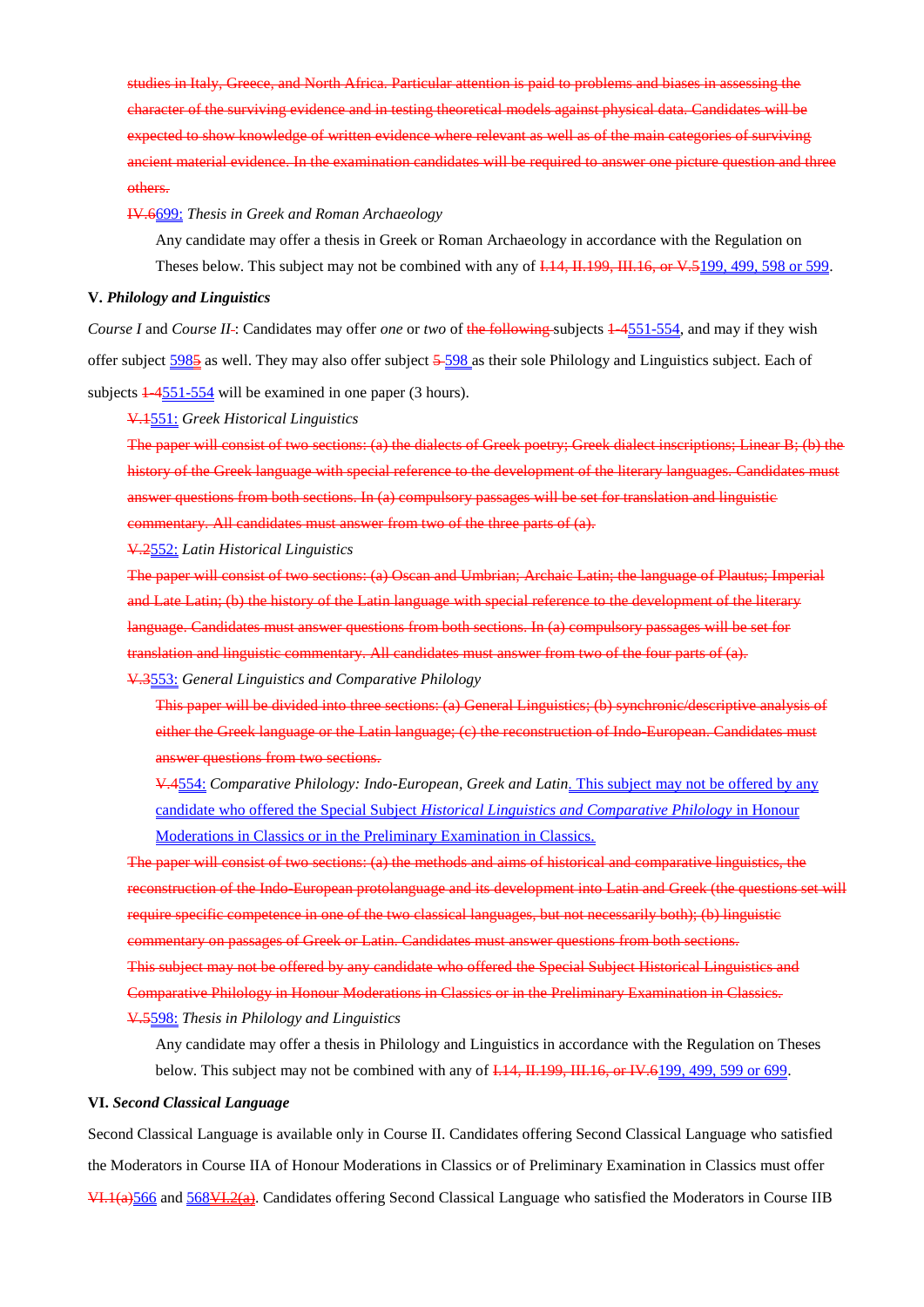of Honour Moderations in Classics or of Preliminary Examination in Classics must offer  $567$ VI.1(b) and  $569$ VI.2(b). Each subject will be examined in one three-hour paper. In each paper candidates will be required (i) to translate and comment on two passages, one from each of the prescribed texts in the language they offer, and (ii) to translate into

English one unseen passage from the language they offer. 566: *Greek Verse*

567: *Latin Verse* 568: Greek *Prose* 569: *Latin Prose*

**VI.1 Verse**

**Either (a) Homer, Iliad XXIV Euripides, Bacchae. or (b) Virgil, Aeneid VI Ovid, Metamorphoses VIII. VI.2 Prose Either (a) Plato, Symposium 189c-end Herodotus I.1-94. or (b) Cicero, In Catilinam I, Pro Archia Seneca, Epistles 28, 47, 53, 56, 57, 63, 77, 108, 114, 122.**

#### **VII.** *Special Theses*

Candidates may offer, but are not required to offer, a Special Thesis in addition to the eight subjects required above, in accordance with the Regulations on Theses below.

### *Regulation on Theses*

1. This regulation governs theses in Ancient History (subject  $\frac{1.14499}{1.14499}$ ), Literature ( $\frac{1.1472599}{1.14499}$ ), Archaeology (IV.6699), Philology and Linguistics (V.5598) and Special Thesis (VII), with the exception of Special Theses on subjects relating to Philosophy. For theses in Philosophy ( $\overline{H}$ .199) and Special Theses (VII) on Philosophy subjects, see **Regulations for Philosophy in all Honour Schools including Philosophy**.

2. The subject of every thesis shall, to the satisfaction of the joint-Standing Committee for Mods and Greats, fall within the scope of the Honour School of Literae Humaniores. The subject may but need not overlap any subject or period on which the candidate offers papers. Candidates are warned that they should avoid repetition in examination essays of material used in their theses and that may be penalised for substantial repetition may be penalised. Candidates who offer a Special Thesis and another thesis must avoid all overlap between them. 3. Candidates proposing to offer a thesis must submit to the Academic Administrative Officer of the Faculty of Classics, on a form obtainable from the Classics Office which must be countersigned by their tutor and (if different) by their proposed supervisor, the title of the proposed thesis, together with a synopsis of the subject in about 100 words, not later than the Wednesday of the first week of the Michaelmas Full Term preceding the examination. The *joint* Standing Committee for Mods and Greats shall decide as soon as possible whether or not to approve the title and shall advise the candidate immediatelyas soon as possible. No decision shall be deferred beyond the end of the third week of Michaelmas Full Term.

4. Every thesis shall be the candidate's own work. Tutors may, however, assist candidates by discussing with them, for example, the field of study, the sources available, bibliography, and the method of presentation, and may also